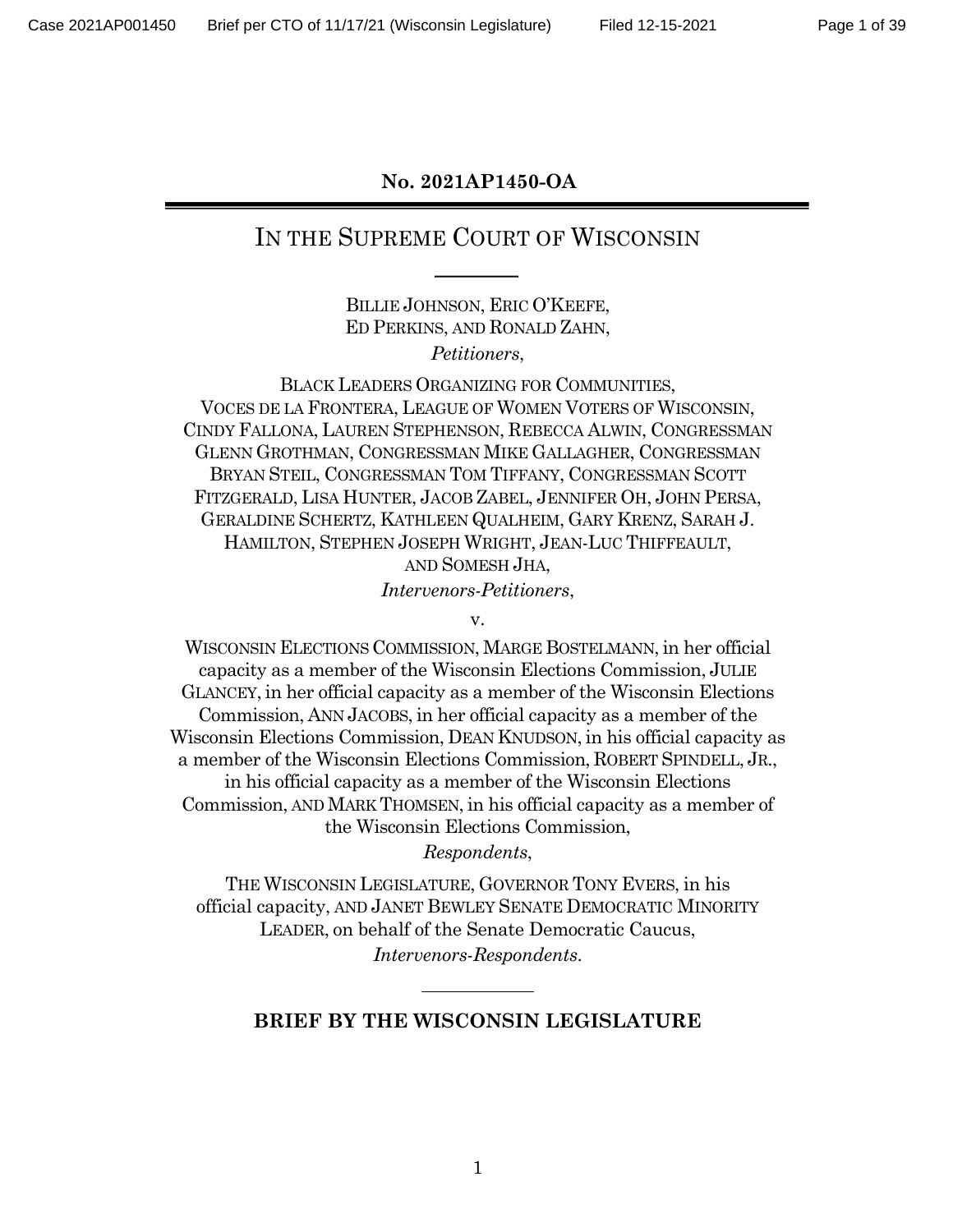#### **BELL GIFTOS ST. JOHN LLC**

KEVIN M.ST. JOHN SBN 1054815 5325 Wall Street, Suite 2200 Madison, WI 53718 608.216.7995 kstjohn@bellgiftos.com

#### **CONSOVOY MCCARTHY PLLC**

JEFFREY M. HARRIS\* TAYLOR A.R. MEEHAN\* JAMES P. MCGLONE\* 1600 Wilson Blvd., Suite 700 Arlington, VA 22209 703.243.9423 jeff@consovoymccarthy.com

\* *Admitted pro hac vice.*

*Counsel for Intervenor-Respondent, The Wisconsin Legislature*

#### **LAWFAIR LLC**

ADAM K. MORTARA SBN 1038391 125 South Wacker, Suite 300 Chicago, IL 60606 773.750.7154 mortara@lawfairllc.com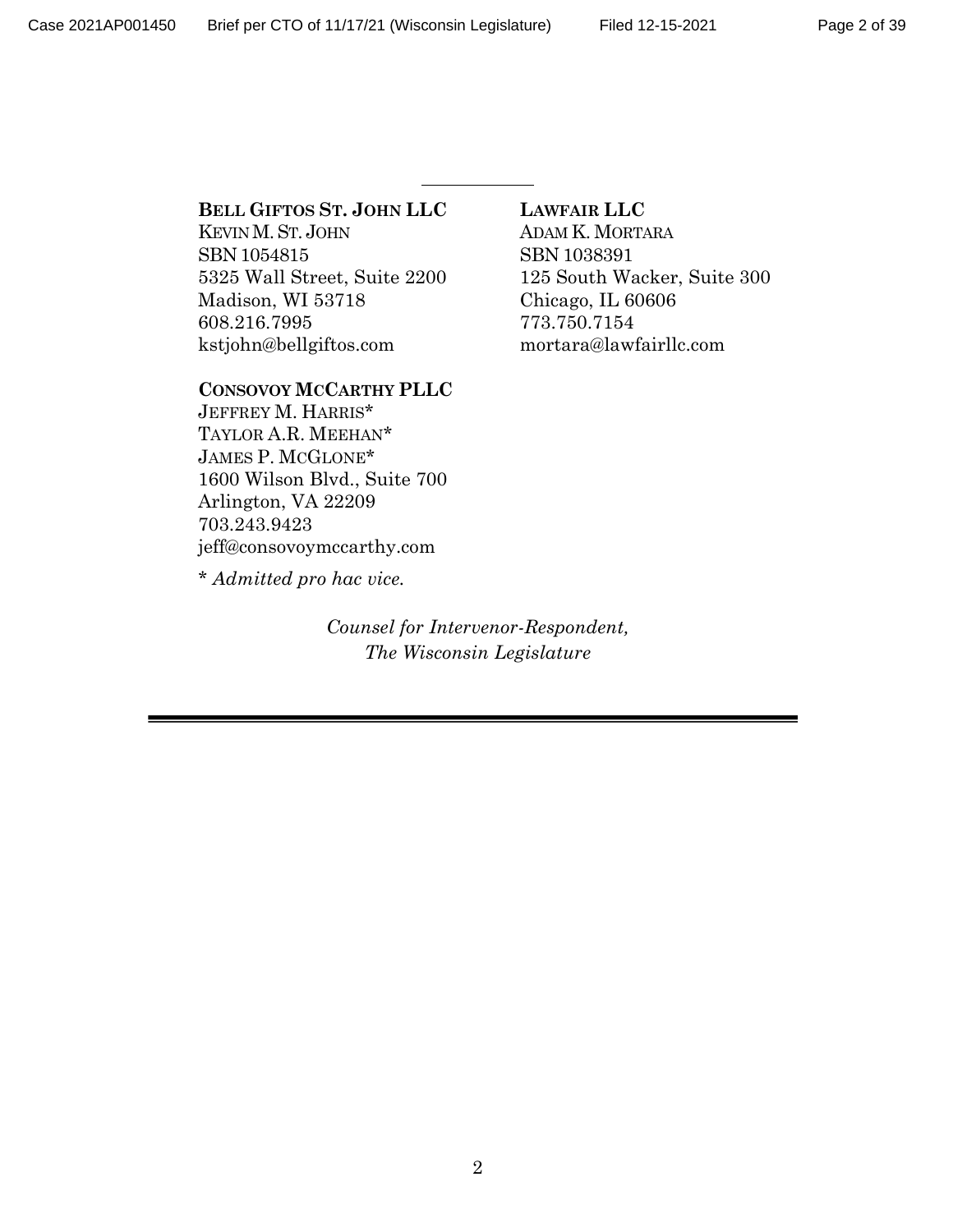### **TABLE OF CONTENTS**

|      | STATEMENTS ON ORAL ARGUMENT & PUBLICATION 7                                                                |
|------|------------------------------------------------------------------------------------------------------------|
|      |                                                                                                            |
| Ι.   | The Legislature's plans are constitutionally                                                               |
|      | A. Reapportionment requirements after the 2020                                                             |
|      | B. The Legislature's plans remedy Petitioners'                                                             |
| II.  | The Legislature's map redresses Petitioners'<br>malapportionment claims in a least-changes way 14          |
|      |                                                                                                            |
|      | B. Temporal vote dilution in State Senate                                                                  |
|      | C. Continuity of representation and                                                                        |
| III. | The Legislature's plans comply with all state and<br>federal law, including compliance with the Fourteenth |
|      |                                                                                                            |
|      |                                                                                                            |
|      |                                                                                                            |
|      |                                                                                                            |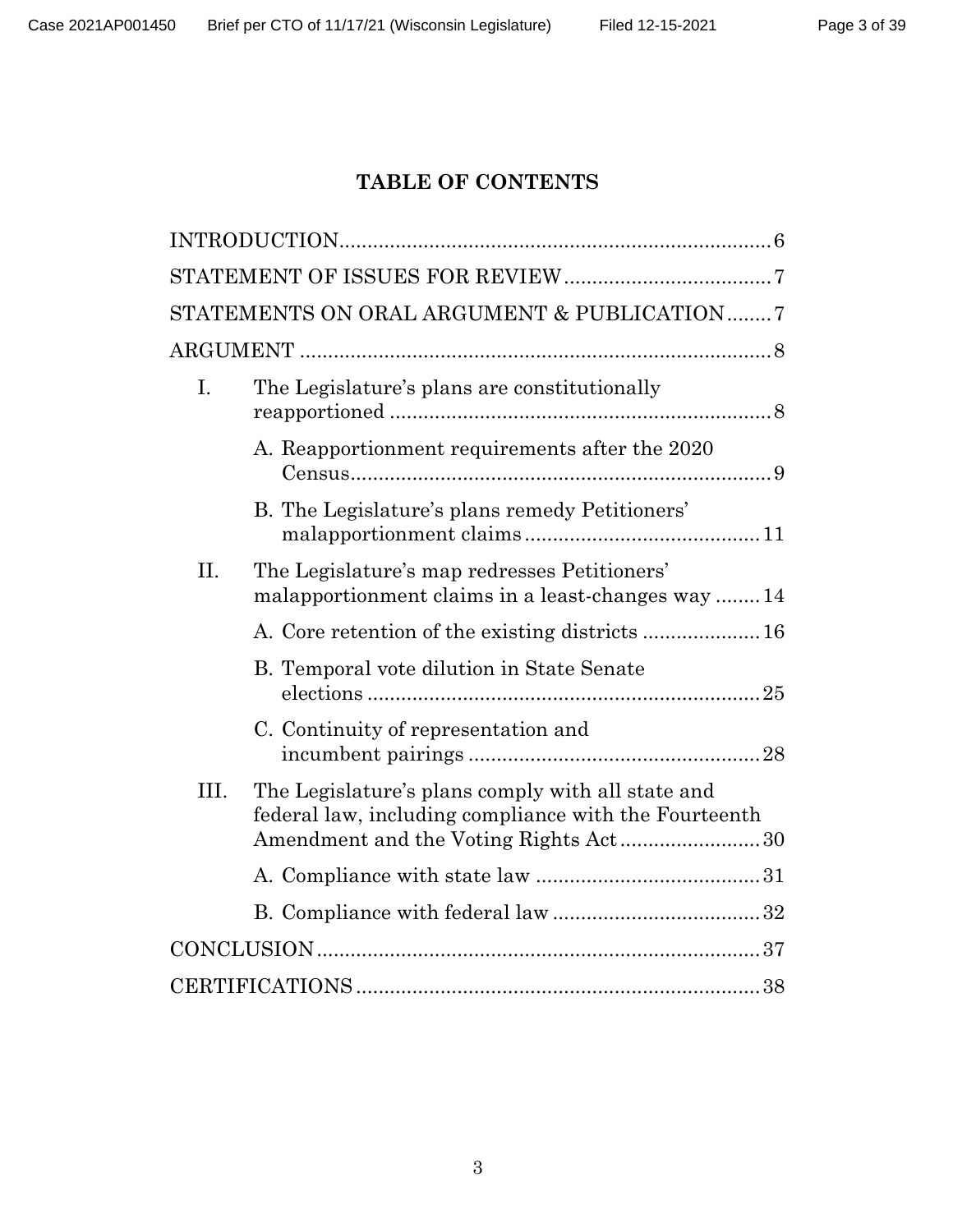### **TABLE OF AUTHORITIES**

### **CASES**

| Arizonans for Fair Representation v. Symington,                                                     |  |
|-----------------------------------------------------------------------------------------------------|--|
| Baldus v. Members of the Wis. Gov't Accountability Bd.,                                             |  |
| Baldus v. Members of Wis. Gov't Accountability Bd,                                                  |  |
| <i>Baumgart v. Wendelberger, No. 01-C-0121,</i><br>2002 WL 34127471 (E.D. Wis. May 30, 2002) 18, 26 |  |
| Brnovich v. Democratic Nat'l Comm.,                                                                 |  |
|                                                                                                     |  |
| Colleton Cty. Council v. McConnell,                                                                 |  |
| Cooper v. Harris, 137 S. Ct. 1455 (2017)32, 33, 35                                                  |  |
|                                                                                                     |  |
|                                                                                                     |  |
|                                                                                                     |  |
| Jensen v. Wis. Elections Bd.,                                                                       |  |
| Johnson v. Wis. Election Comm'n, 2021 WI 87,                                                        |  |
|                                                                                                     |  |
|                                                                                                     |  |
| Prosser v. Elections Bd.,                                                                           |  |
|                                                                                                     |  |
|                                                                                                     |  |
| See Ala. Leg. Black Caucus v. Alabama,                                                              |  |
|                                                                                                     |  |
|                                                                                                     |  |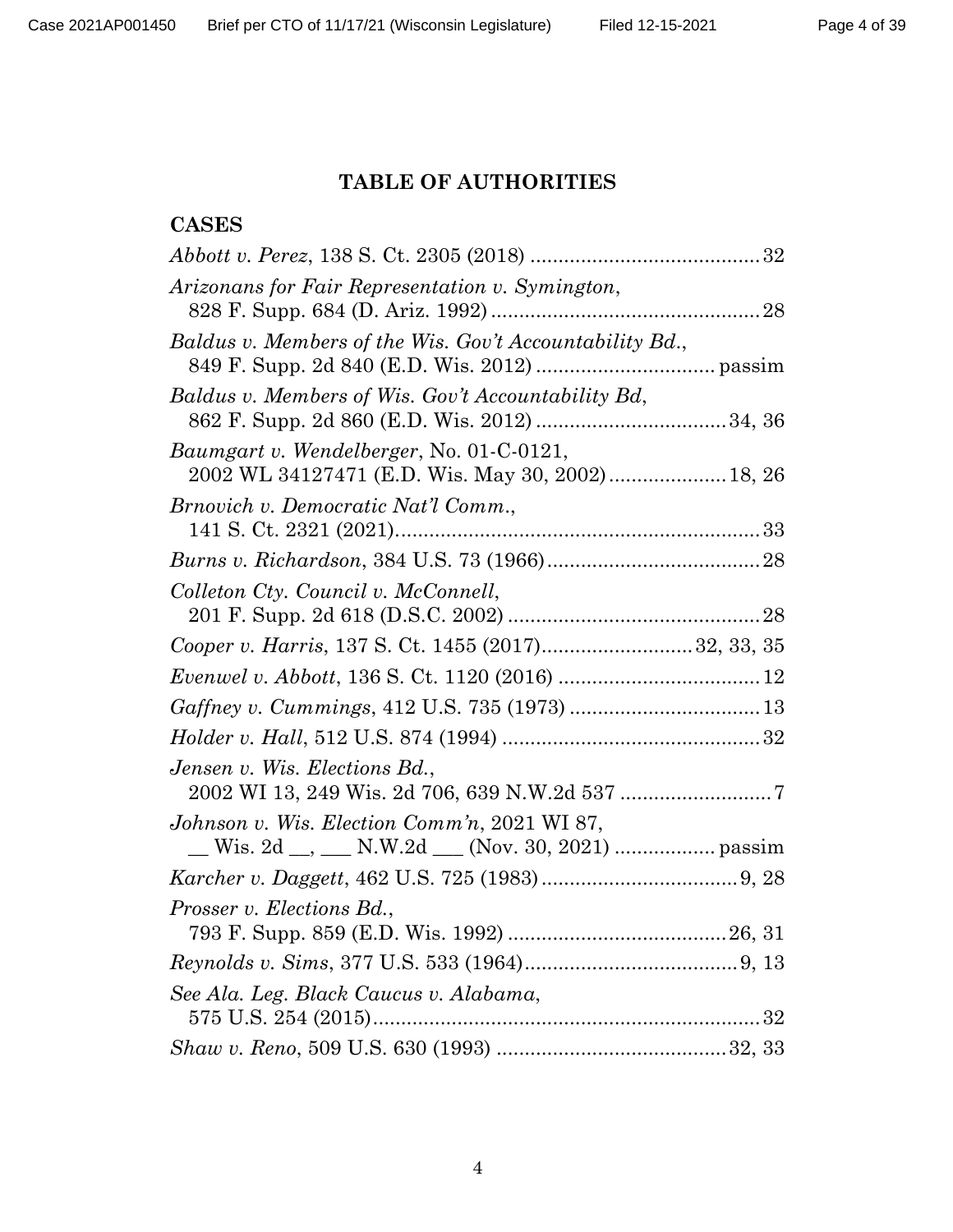| State ex rel. Attorney General v. Cunningham, |  |
|-----------------------------------------------|--|
| State ex rel. Bowman v. Dammann,              |  |
| State ex rel. Reynolds v. Zimmerman,          |  |
|                                               |  |
|                                               |  |
|                                               |  |
|                                               |  |

## **CONSTITUTIONAL PROVISIONS**

### **STATUTES**

# **OTHER AUTHORITIES**

| Nathaniel Persily, In Defense of Foxes Guarding Henhouses:<br>The Case for Judicial Acquiescence to Incumbent-Protecting |  |
|--------------------------------------------------------------------------------------------------------------------------|--|
| Nathaniel Persily, When Judges Carve Democracies:<br>A Primer on Court-Drawn Redistricting Plans,                        |  |
|                                                                                                                          |  |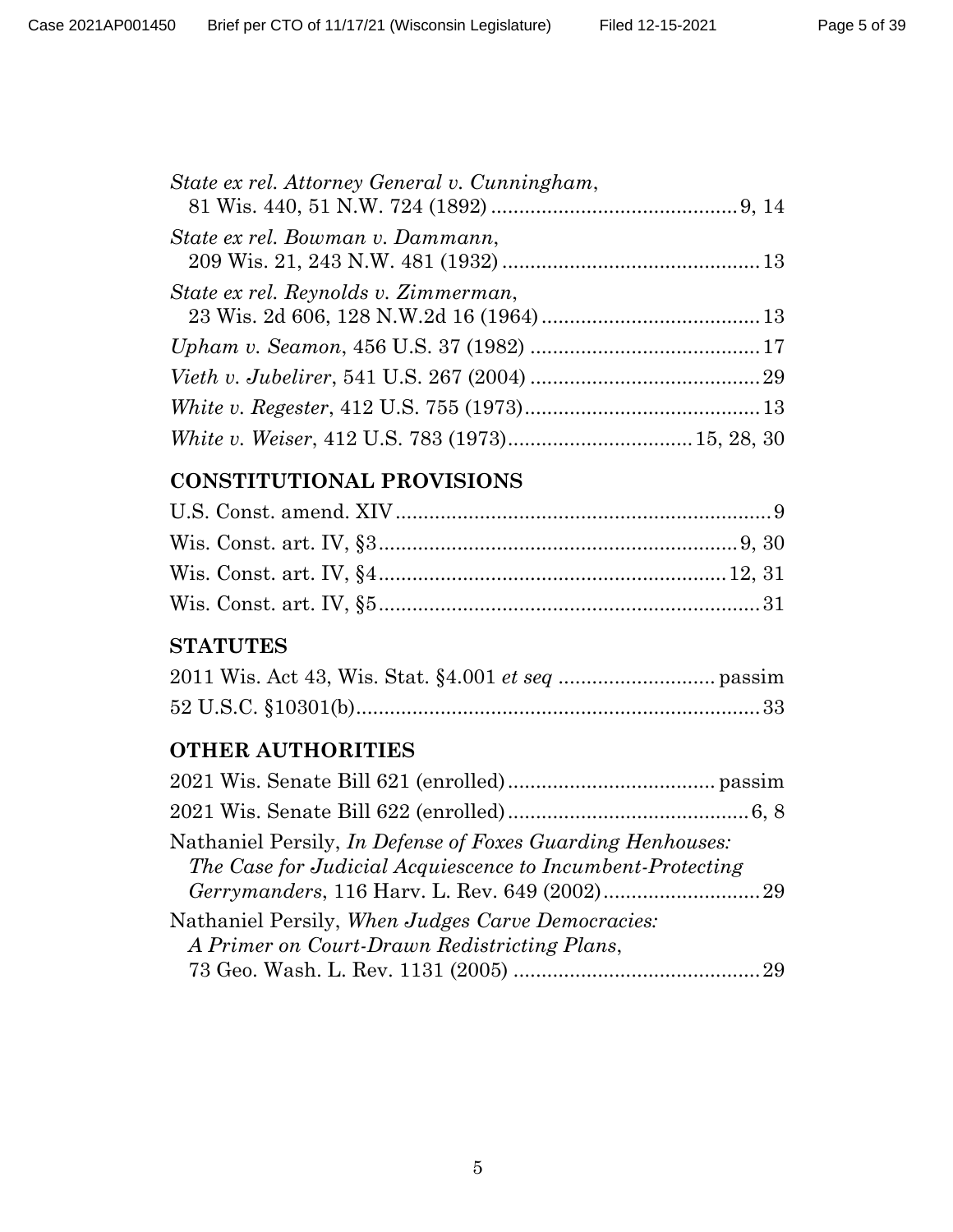#### **INTRODUCTION**

In November, both houses of the Legislature passed new redistricting plans for the State Assembly, the State Senate, and Wisconsin's eight congressional districts. *See* 2021 Wis. Senate Bill 621 (enrolled); 2021 Wis. Senate Bill 622 (enrolled). The Legislature submits those plans here to redress Petitioners' malapportionment claims.1 They are the appropriate "judicial remedy," "making the minimum changes necessary in order to conform the existing congressional and state legislative redistricting plans to constitutional and statutory requirements." *Johnson v. Wis. Election Comm'n*, 2021 WI 87,  $\llbracket 8, \underline{\hspace{1cm}}$  Wis. 2d  $\underline{\hspace{1cm}}$ , N.W.2d  $\underline{\hspace{1cm}}$  (Nov. 30, 2021) (hereafter, "Order"). After accounting for substantial population decreases in Milwaukee and substantial population growth in Madison, the Legislature's plans leave more than 80 percent of Wisconsinites in their existing Assembly Districts and more than 90 percent in their existing Senate Districts, and otherwise comply with state and federal law.

Redistricting, moreover, "remains the legislature's duty." *Id.*  ¶19. The Legislature's plans submitted here are an expression of that duty. The Legislature's plans are the true people's maps. They are not only based on the existing redistricting plans enacted in 2011; they were also voted on by Wisconsin's 132 elected

<sup>1</sup> The Legislature devotes this brief and accompanying expert reports by Mr. Thomas Bryan (an expert in demography) and Dr. John Alford (a Voting Rights Act expert) to the Legislature's State Assembly and State Senate plans. For reasons stated in the brief to be filed by the Congressmen Intervenor-Petitioners, the Legislature's congressional plan adequately redresses Petitioners' state and federal malapportionment claims with respect to the congressional districts. And the Legislature's congressional plan makes minimum changes to do so, as required by this Court's Order of November 30, 2021.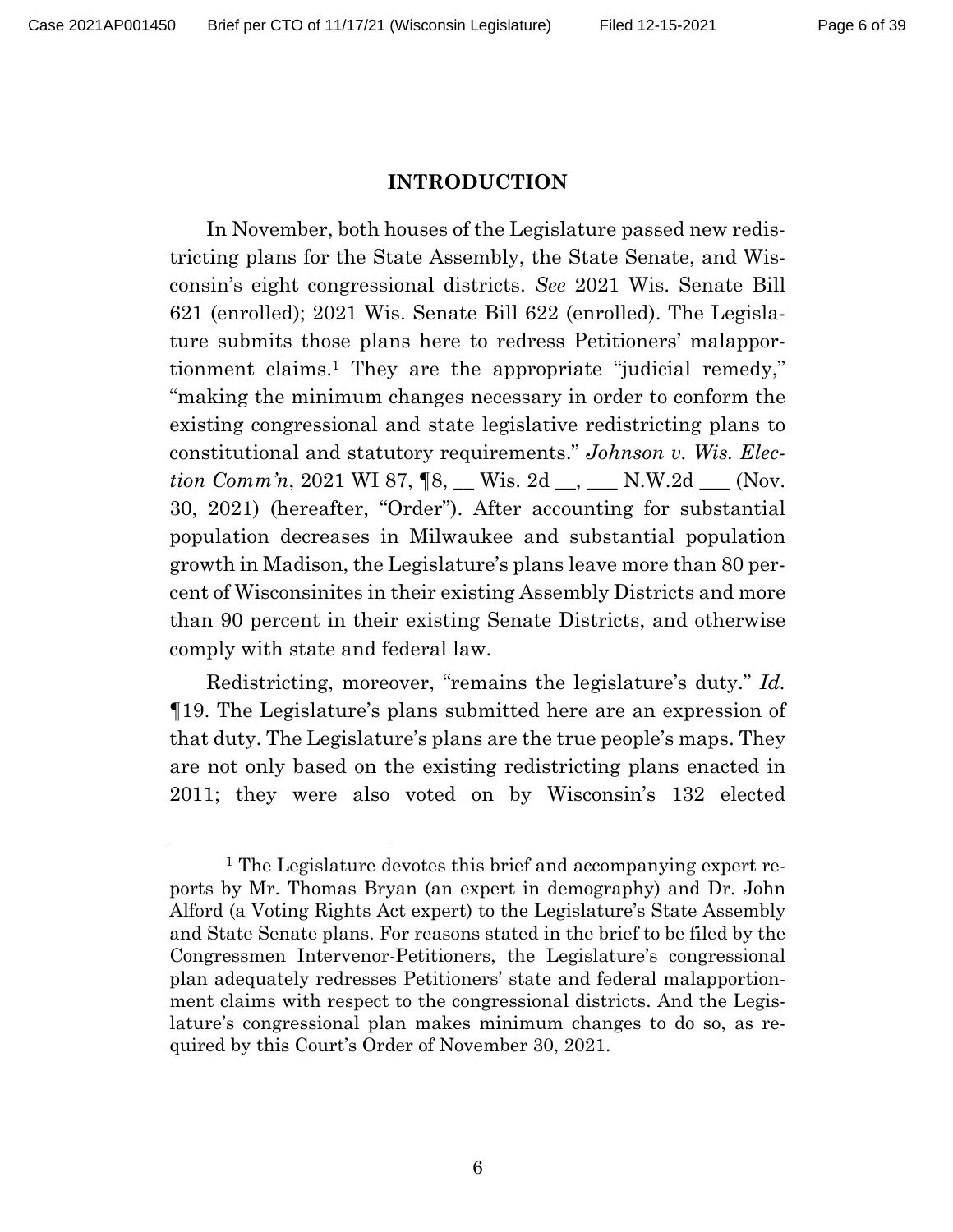representatives and approved by an overwhelming majority in 2021. They are the natural remedy for this reapportionment dispute. *See Jensen v. Wis. Elections Bd.*, 2002 WI 13, ¶10, 249 Wis. 2d 706, 639 N.W.2d 537 (per curiam) ("The Framers in their wisdom entrusted this decennial exercise to the legislative branch because the give-and-take of the legislative process, involving as it does representatives elected by the people to make precisely these sorts of political and policy decisions, is preferable to any other.").

#### **STATEMENT OF ISSUES FOR REVIEW**

1. Whether the Legislature's redistricting plans comply with state and federal reapportionment requirements.

2. Whether the Legislature's redistricting plans make minimum changes to accomplish reapportionment, in accordance with the Court's Order entered on November 30, 2021.

3. Whether the Legislature's plans otherwise comply with state and federal law.

#### **STATEMENTS ON ORAL ARGUMENT & PUBLICATION**

Consistent with this Court's Order entered on November 17, 2021, the Legislature agrees that a hearing or oral argument between January 18, 2022, and January 21, 2022, will be necessary. The Legislature also requests publication of this Court's final decision.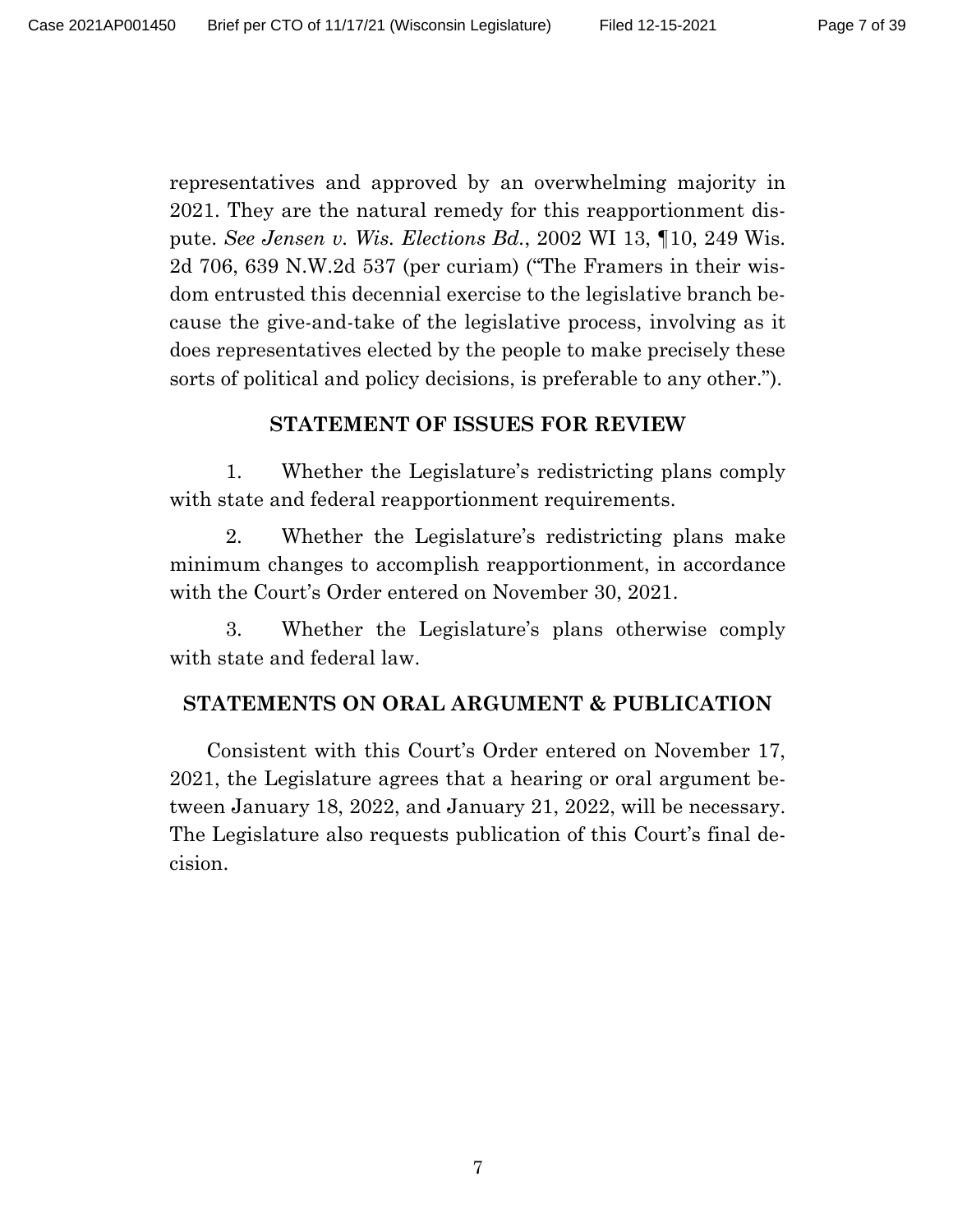#### **ARGUMENT**

The Legislature submits the attached Assembly, Senate, and Congressional redistricting plans, which passed both houses of the Legislature in November, as its proposed remedy for this reapportionment dispute.2 The Legislature's plans remedy Petitioners' malapportionment claims with minimal changes to the existing districts. To the extent there is any debate over which of the parties' proposed maps the Court ought to adopt, it is the Legislature's. The Legislature's maps achieve remarkable population equality across districts, after addressing sizeable population shifts in Milwaukee and Dane County (including Madison), as well as other population shifts across the State. Also remarkable, the Legislature's plans make those adjustments while keeping the vast majority of Wisconsinites in their existing districts. The Legislature's plans score high on every metric for measuring minimum changes and otherwise comply with all state and federal law. They are the appropriate remedy for this reapportionment dispute.

### **I. The Legislature's plans are constitutionally reapportioned.**

Any remedy must first redress why all the parties are here to resolve the malapportionment of the existing electoral districts,

<sup>2</sup> Maps for all three plans are included in the Legislature's Appendix. *See* Legislature App. 3-4 (Assembly plan, 2021 Wis. Senate Bill 621 (enrolled)); App. 5-6 (Senate plan, 2021 Wis. Senate Bill 621 (enrolled)); App. 7 (Congressional plan, Wis. Senate Bill 622 (enrolled)). The bill text of Senate Bills 621 and 622 describe which counties, municipalities, and/or census blocks are included in each district, and the bill appendices include additional maps and population statistics. *See* Bryan Rep. App. 6. Noted above, the Legislature's arguments herein relate specifically to the Legislature's Assembly and Senate plans.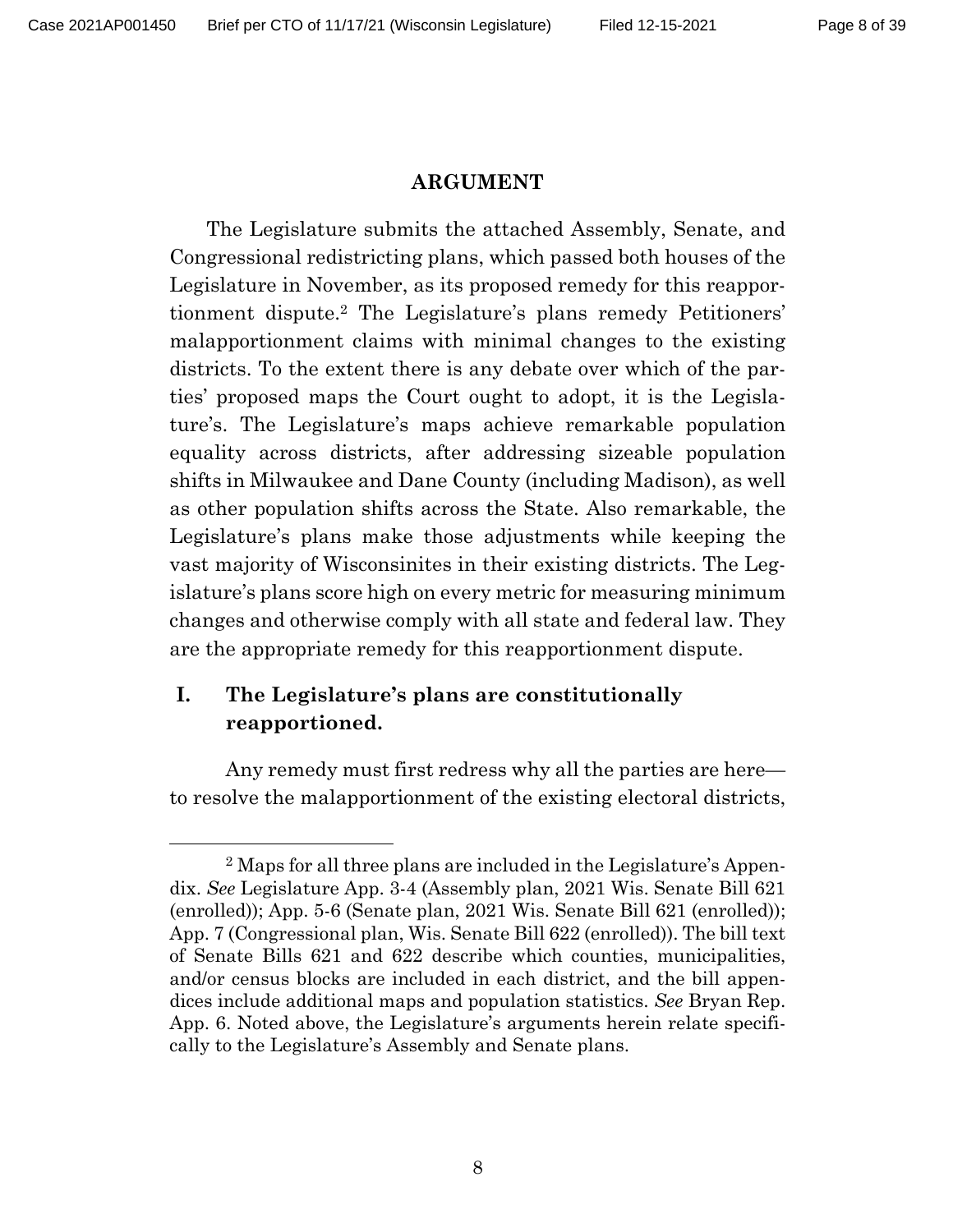based on now obsolete 2010 Census data. The Legislature's plans redress all Petitioners' malapportionment claims.

### **A. Reapportionment requirements after the 2020 Census.**

The state and federal constitutions require roughly equal numbers of individuals across legislative districts. Order ¶¶26, 28; Wis. Const. art. IV, §3; U.S. Const. amend. XIV. Under state law, "there should be as close an approximation to *exactness* as possible[.]" *State ex rel. Attorney General v. Cunningham*, 81 Wis. 440, 51 N.W. 724, 730 (1892) (emphasis added). Under federal law, Wisconsin must "make an honest and good faith effort to construct districts, in both houses of its legislature, as nearly of equal population as is practicable." *Reynolds v. Sims*, 377 U.S. 533, 577 (1964). Under both state and federal law, the State retains some "limited flexibility to pursue other legitimate policy objectives," including keeping political subdivisions together or compactness. Order ¶26; *see also Reynolds*, 377 U.S. at 578. But major inequality across district populations requires an explanation. *See Karcher v. Daggett*, 462 U.S. 725, 740 (1983).

To comply with state and federal constitutional reapportionment requirements in Wisconsin, new districts must account for the State's population growth between 2010 and 2020. Wisconsin's population grew by roughly 3.5%, increasing from 5,686,986 to 5,893,718. Order ¶15. The ideal population of an Assembly District is now 59,533, and the ideal population of a Senate District is 178,598. *Id*.

But Wisconsin's population growth was not uniform across the State. Some portions of the State grew substantially, while others lost significant population. *See* Expert Report of Thomas M. Bryan ("Bryan Rep.")  $\P$  [39-42; Legislature App. 8-9 (Bryan Maps 1 & 2, illustrating population changes). New districts thus must account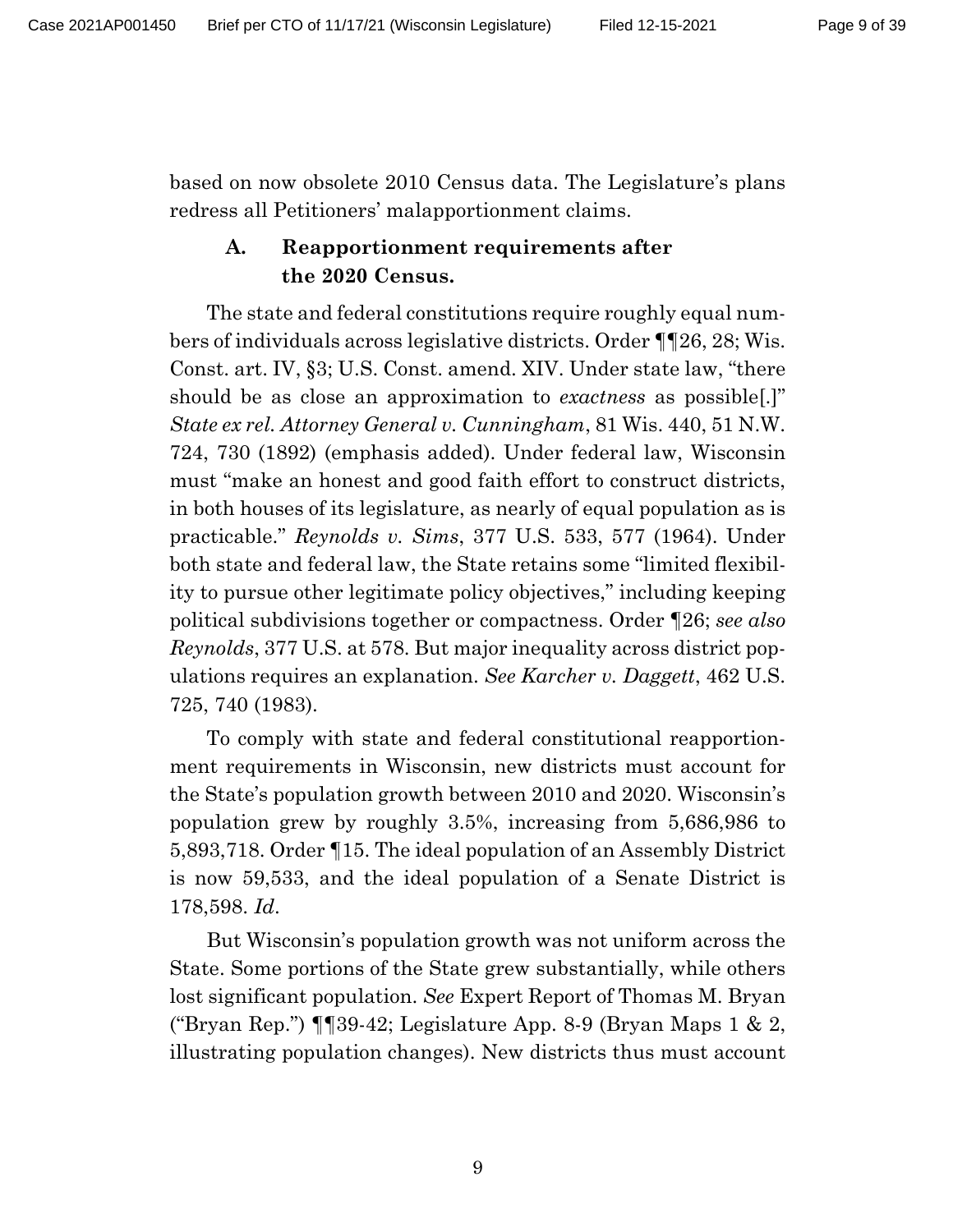for these population shifts *within* the State, in addition to the State's overall population growth. *See* Bryan Rep. ¶¶39-44. Between 2010 and 2020, populations shifted within Wisconsin in two major ways:

- Large numbers of individuals moved out of Milwaukee. *Id.*; Bryan Rep. ¶¶40, 42. The population in Milwaukee's Assembly Districts 8, 10, 11, 12, 16, 17, and 18 dropped significantly (dropping below ideal population for a 2020 Assembly District by at least 5% and in some cases by more than 10%). Joint Stipulated Facts Ex. A (Nov. 4, 2021); *see* Bryan Rep. App. 4 at 79 (Map 1B) (illustrating Milwaukee population changes).3 Milwaukee districts must expand to account for the fewer number of individuals in those districts.
- Large numbers of individuals moved into Madison and surrounding areas. Bryan Rep. ¶¶40-41; *see* Bryan Rep. App. 4 at 78 (Map 1A) (illustrating Dane County population changes).4 Dane County added more than 73,000 individuals—well more than the population of an entire Assembly District. Bryan Rep. ¶41. Existing, now-overpopulated

<sup>3</sup> There appear to be some disparities in the *exact* population deviation percentages in the existing districts, as between the LTSB-reported deviations reproduced in the parties' joint stipulated facts and deviations calculated based on raw LTSB data. *See* Bryan Rep. ¶38 n.10. The disparities are slight and ultimately immaterial, and the upward or downward population trends are the same. *Id.* 

<sup>4</sup> According to LTSB-reported deviations, Joint Stipulated Facts Exs. A & B (Nov. 4, 2021), there were substantial population increases (in excess of 8% above ideal population) in Madison-area Assembly Districts 46, 76, 78, 79, and 80, and Senate Districts 26 and 27. And there were moderate to substantial increases (in excess of 5% above ideal population) in other Madison-area Assembly Districts 47, 48, and 77, and Senate District 16.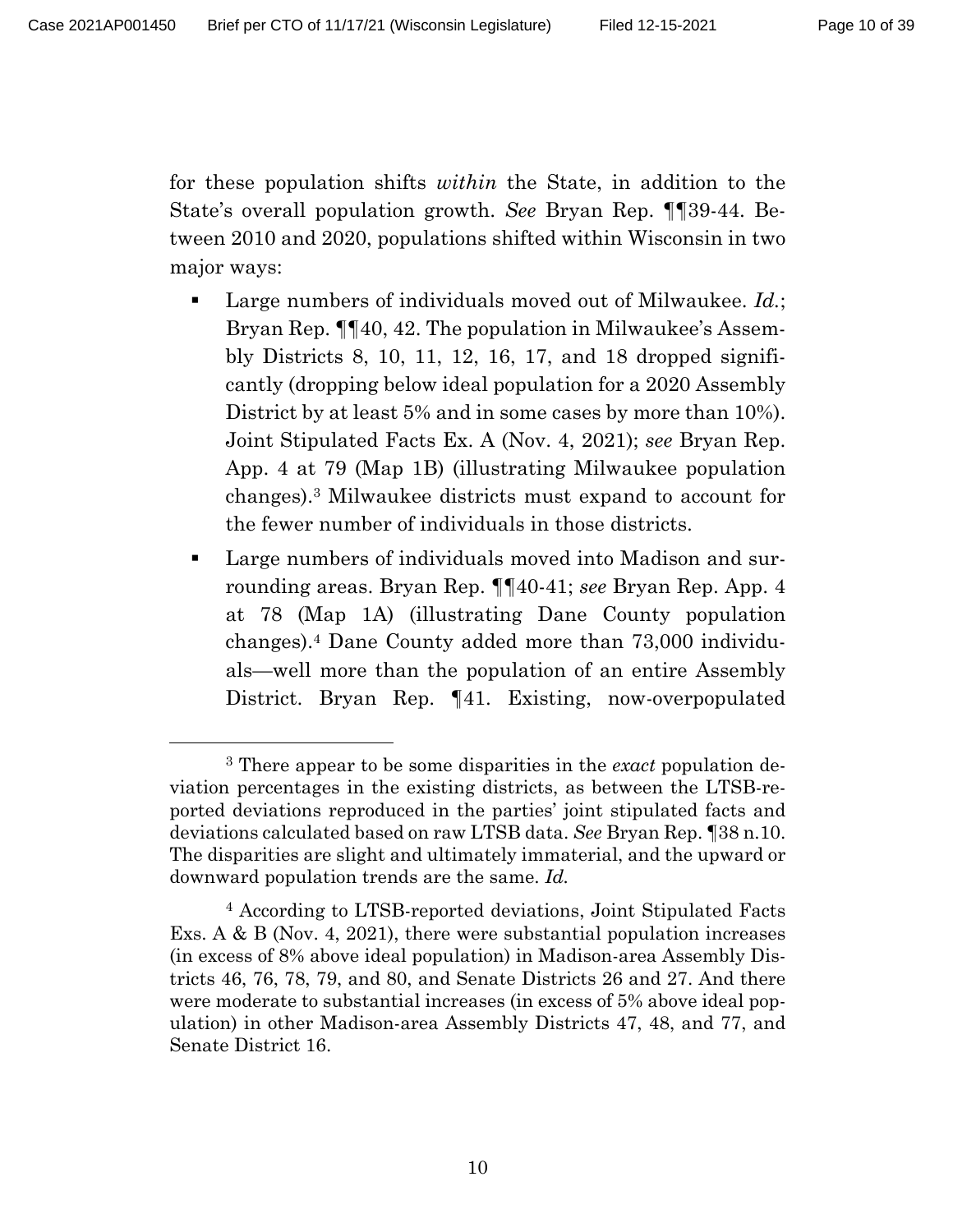districts in the area must shrink to account for the increased numbers of individuals in the existing districts.

These large population changes in Milwaukee and Madison resulted in the greatest degree of deviation from ideal population for 2020 districts, and correcting that malapportionment necessarily has a cascading effect on surrounding districts. *See* Part II, *infra.*

While population changes in the rest of the State were less stark, very few districts remained within 0.5% of ideal population after accounting for the last decade's population changes. *See* Legislature App. 8 (Bryan Map 1). 5

### **B. The Legislature's plans remedy Petitioners' malapportionment claims.**

The Legislature's plans surpass all state and federal requirements to reapportion districts with a roughly equal number of individuals in each Assembly and Senate District. The smallest Assembly District in the Legislature's plan is only 0.37% below ideal population; the largest Assembly District is only 0.39% above ideal

<sup>5</sup> The second largest growth area in the State included portions of the Fox Valley and up to Brown County. According to LTSB-reported deviations, Joint Stipulated Facts Ex. A (Nov. 4, 2021), Assembly District 5 (containing Kaukauna) and Assembly District 56 (parts of Appleton) exceeded ideal population by at least 8%. Nearby Assembly Districts 2 and 88 also grew, exceeding ideal population by 5% or more. By contrast, the more urban districts south of Milwaukee—Assembly District 20 (containing portions of Milwaukee and all of St. Francis and Cudahy), Assembly District 21 (containing Oak Creek and South Milwaukee), Assembly District 64 (portions of Kenosha), and Assembly District 66 (portions of Racine)—were each *under* ideal population. *See* Joint Stipulated Facts Ex. A (Nov. 4, 2021).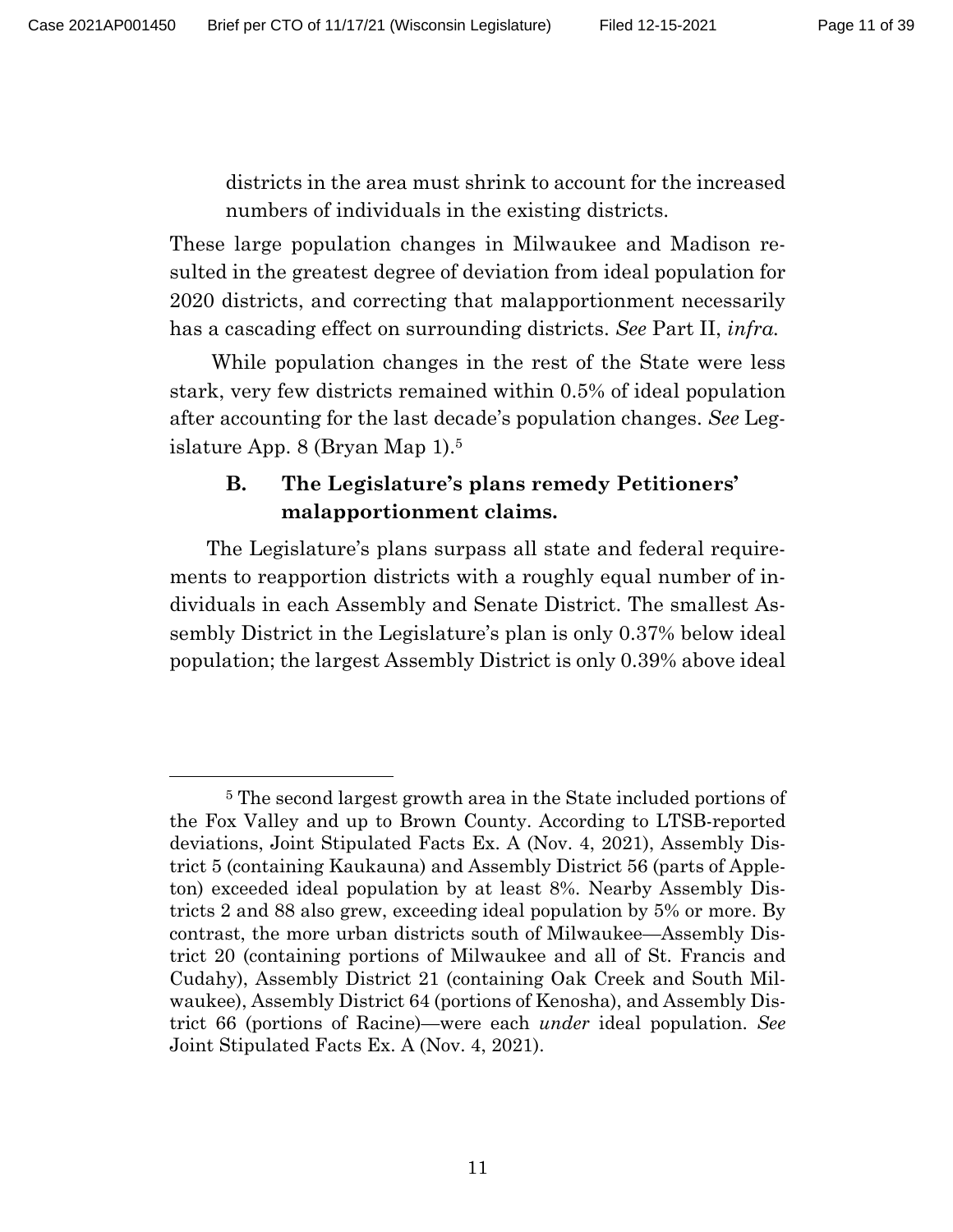population, making the aggregate population deviation6 a remarkable +/- 0.76% for Assembly Districts:

|                 | <b>Deviation from Ideal Population</b> | <b>Persons</b> | Percent    |
|-----------------|----------------------------------------|----------------|------------|
|                 | <b>Mean Deviation</b>                  | 112            | 0.19       |
| <b>Assembly</b> | <b>Largest Positive Deviation</b>      | 231            | 0.39       |
|                 | <b>Largest Negative Deviation</b>      | $-221$         | $-0.37$    |
|                 | Overall Range in Deviation             | $\pm 452$      | $\pm 0.76$ |

*Bryan Rep. ¶*47.

The smallest Senate District in the Legislature's plan is only 0.28% below ideal population; the largest Senate District is only 0.29% above ideal population, making the aggregate population deviation a remarkable +/- 0.57% for Senate Districts:

|               | <b>Deviation from Ideal Population</b> | <b>Persons</b> | Percent    |
|---------------|----------------------------------------|----------------|------------|
|               | Mean Deviation                         | 175            | 0.10       |
| <b>Senate</b> | <b>Largest Positive Deviation</b>      | 520            | 0.29       |
|               | <b>Largest Negative Deviation</b>      | $-506$         | $-0.28$    |
|               | Overall Range in Deviation             | $\pm 1.026$    | $\pm 0.57$ |

#### *Bryan Rep. ¶*47.

As this Court and the U.S. Supreme Court have explained, there can be some population deviations in a legislative plan.7 The very slight deviations in the Legislature's Assembly and Senate plans are consistent with the Legislature's "limited flexibility to

<sup>6</sup> "Maximum population deviation is the sum of the percentage deviations from perfect population equality of the most- and least-populated districts. For example, if the largest district is 4.5% overpopulated, and the smallest district is 2.3% underpopulated, the map's maximum population deviation is 6.8%." *Evenwel v. Abbott*, 136 S. Ct. 1120, 1124 n.2 (2016) (citation omitted).

<sup>7</sup> In Wisconsin specifically, perfect population equality would be impossible for Assembly and Senate plans that follow 2020 ward lines, assuming wards are not equally apportioned across the State. *Cf.* Wis. Const. art. IV, §4 ("districts to be bounded by county, precinct, town or ward lines").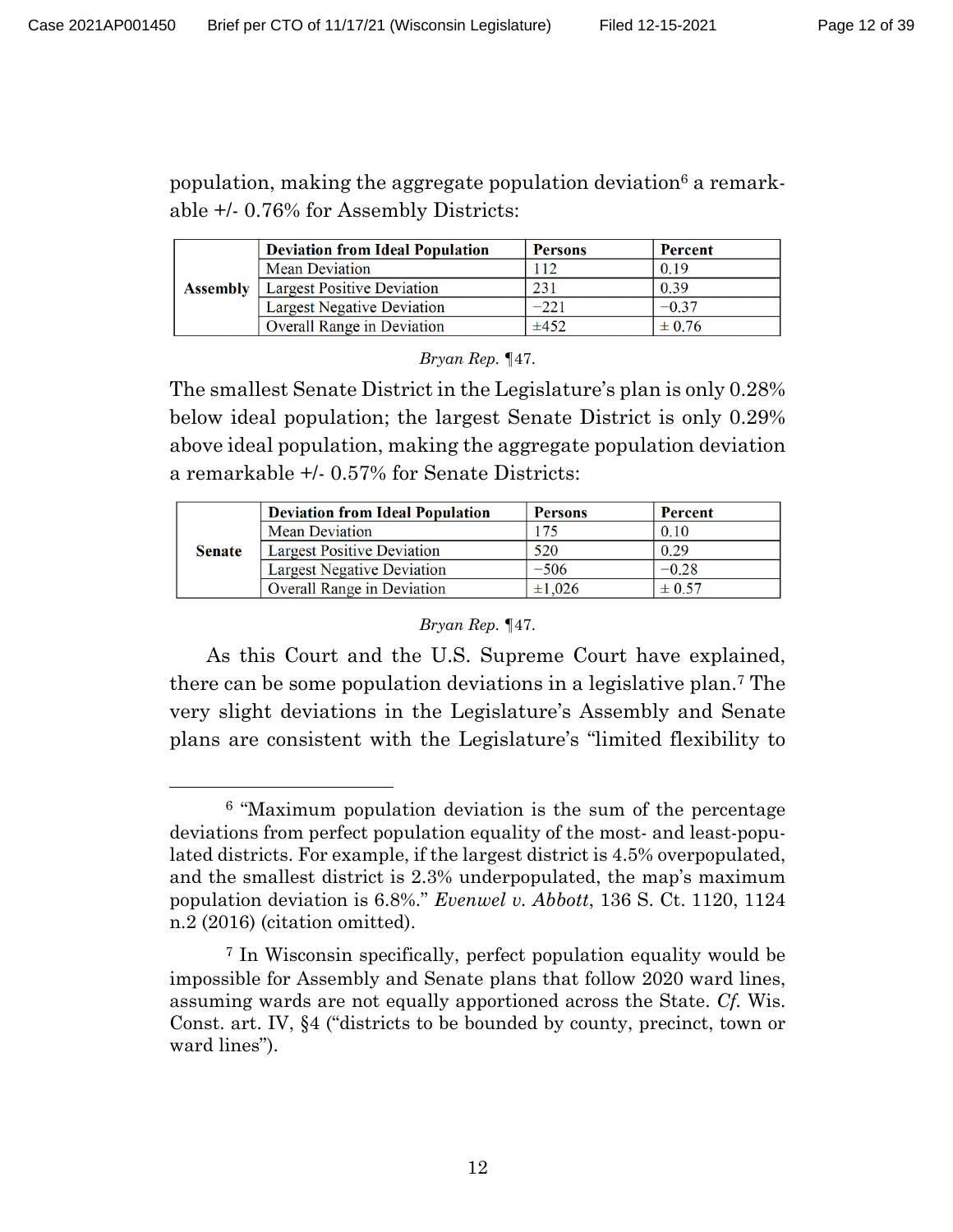pursue other legitimate policy objectives" in redistricting. Order ¶26; *see Reynolds*, 377 U.S. at 577. The U.S. Supreme Court has approved state legislative redistricting plans with population deviations approaching 10%, far greater than the *de minimis* population deviation in the Legislature's plans. *See Gaffney v. Cummings*, 412 U.S. 735, 750-51 (1973) (7.83% for house districts and 1.81% for senate districts); *White v. Regester*, 412 U.S. 755, 763-64 (1973) (9.9% population deviation); *see also* Bryan Rep. ¶14 (noting "+/- 5.0% conventional maximums").

The population equality achieved by the Legislature's maps is better or equal to population equality in Wisconsin's historical redistricting plans. *See, e.g.*, *Baldus v. Members of the Wis. Gov't Accountability Bd*. (*Baldus I*), 849 F. Supp. 2d 840, 851 (E.D. Wis. 2012) (noting maximum population deviation for 2011 Assembly Districts was 0.76% and 0.62% for 2011 Senate Districts); *State ex rel. Reynolds v. Zimmerman*, 23 Wis. 2d 606, 607, 128 N.W.2d 16 (1964); *State ex rel. Bowman v. Dammann*, 209 Wis. 21, 243 N.W. 481, 485 (1932). The Legislature's maps are also better apportioned than other proposals made during this redistricting cycle. For example, the maps created by the Governor's People's Maps Commission would have aggregate population deviations of +/- 0.96% for Assembly Districts and +/- 0.74 for Senate Districts.8 Similarly, an amendment rejected by the Legislature during the redistricting process would have had aggregate population deviations that more than doubled the Legislature's aggregate

<sup>8</sup> People's Maps Commission, *Final Report and Maps* at 24, https://evers.wi.gov/Documents/PMC/PMC\_Report\_Final\_Full-compressed%20(2).pdf.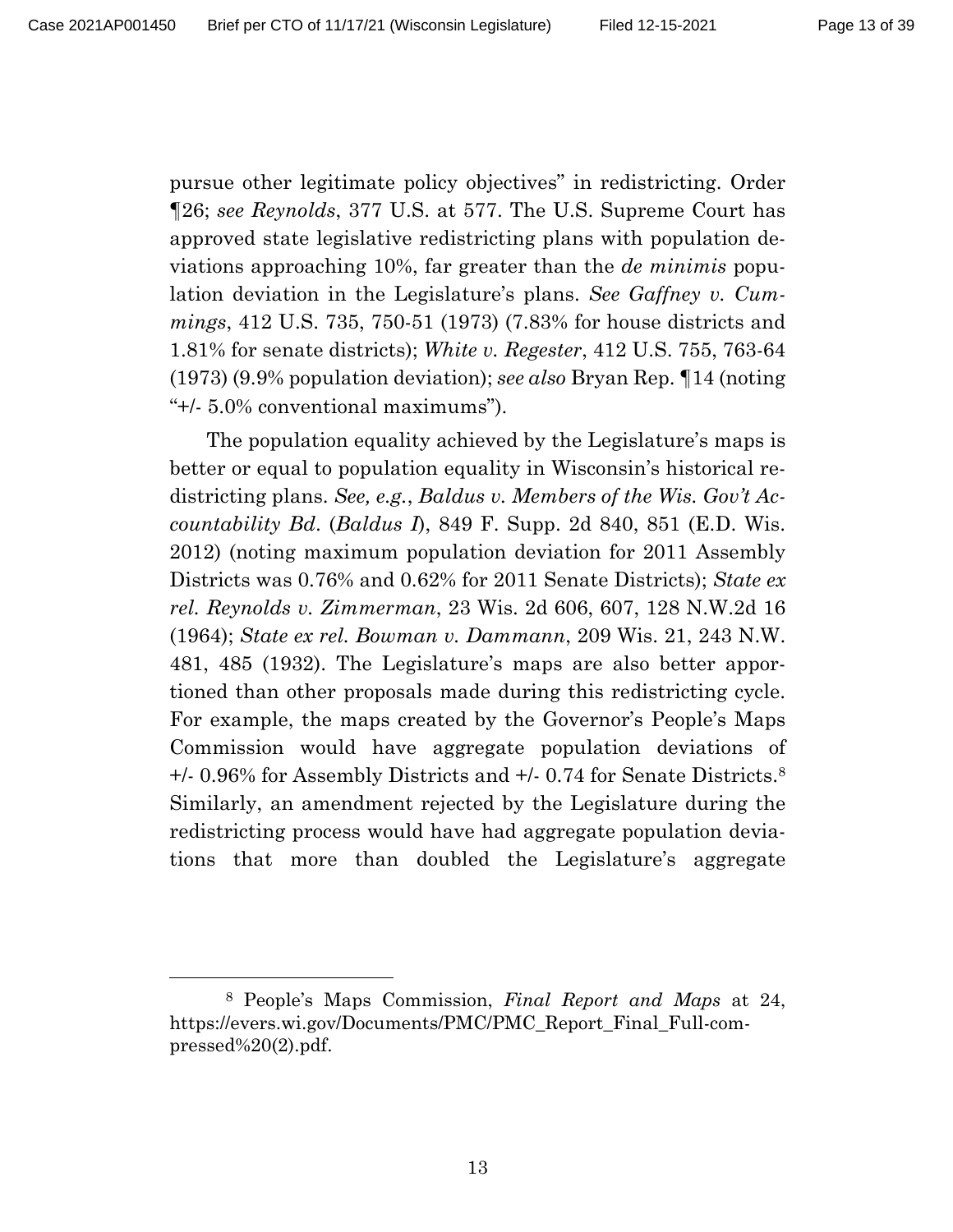population deviations.9 Finally, the Legislature's maps also substantially outperform national averages by other States. Bryan Rep. ¶49 (noting NCSL survey illustrated numerous senate and house plans with deviations in excess of 5% and concluding that the Legislature's "small deviations cannot be considered anything less than exceptionally good").

The Legislature's plans thus redress all Petitioners' malapportionment claims. Achieving near-perfect reapportionment, the Legislature's plans ensures that Wisconsinites will have "equal representation in the legislature." *Cunningham*, 51 N.W. at 729.

### **II. The Legislature's map redresses Petitioners' malapportionment claims in a least-changes way.**

This Court has ordered that any proposed remedy make the "minimum changes necessary in order to conform the existing congressional and state legislative redistricting plans to constitutional and statutory requirements." Order ¶8. Satisfaction of that "minimum changes" requirement ought to be measured by the combination of multiple metrics, including: (1) core retention of the existing districts; (2) temporal disenfranchisement of voters in upcoming State Senate elections; and (3) maintaining constituentlegislator relationships by avoiding pairing of incumbents. *See*  Bryan Rep. ¶¶62, 84, 105. Additionally, a "minimum changes" plan is likely to resemble an existing plan when it comes to the number of "splits" (where districts split counties and municipalities) and the compactness of districts. *See, e.g.*, Bryan Rep. ¶¶15, 104.

<sup>9</sup> Wis. Legislative Reference Bureau Memorandum to Sen. Janet Bewley, at 2 (Nov. 5, 2021), https://legis.wisconsin.gov/democrats/media/2209/lrb-s0263-2-ab624-sb621-and-2011-act-43-analysis\_bewley.pdf (reporting aggregate deviation for Assembly Districts of +/- 1.98% and aggregate deviation for Senate Districts of +/- 1.43%).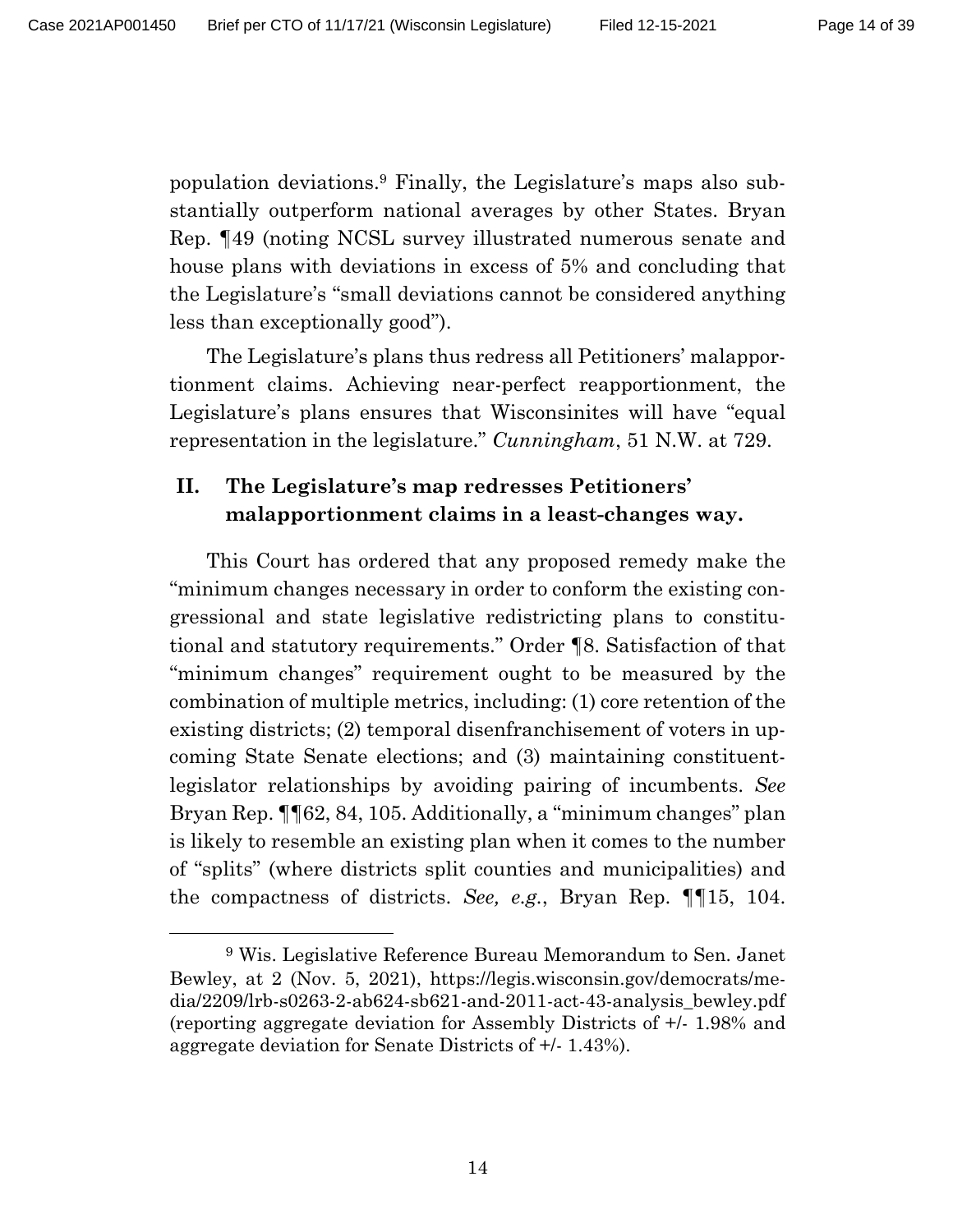Described more fully below, each of these metrics probe whether a remedy "honor[s] state policies" by leaving existing district plans largely in place, so as not to "preempt the legislative task, nor intrude upon state policy any more than necessary'" in adjusting malapportioned districts. *White v. Weiser*, 412 U.S. 783, 795 (1973) (quotation marks omitted). In combination, these metrics provide a multi-faceted way of ensuring that the Court's remedy goes no "further than necessary to remedy [the existing districts'] current legal deficiencies," so as not to "intrude upon the constitutional prerogatives of the political branches and unsettle the constitutional allocation of power." Order ¶64.

The Legislature's map satisfies the Court's "minimum changes" requirement on every metric, while redressing Petitioners' claims in a near-perfect way. From the beginning of the redistricting process, the Legislature's redistricting priority has been to "[r]etain as much as possible the core of existing districts, thus maintaining existing communities of interest, and promoting equal opportunity to vote by minimizing disenfranchisement due to staggered Senate terms." Bryan Rep. App. 6 at 115 (2021 Wis. Senate Joint Resolution 63); Bryan Rep. App. 6 at 116 (public hearing statement by Assembly Speaker Robin Vos) ("Our goal from start to finish was to produce a 'least-changes' map that prioritized core retention while adjusting for population change.").

The Legislature's resulting plans follow Wisconsin's existing districts—those "adopted by the legislature, signed by the governor, and survived judicial review by the federal courts." Order ¶64. To be sure, the existing districts necessarily must change some. Any 2020 redistricting plan must account for the declining population in Milwaukee and increasing population in Dane County, among other population changes, any of which could also affect district lines of the surrounding districts. Bryan Rep. ¶¶43, 78. (For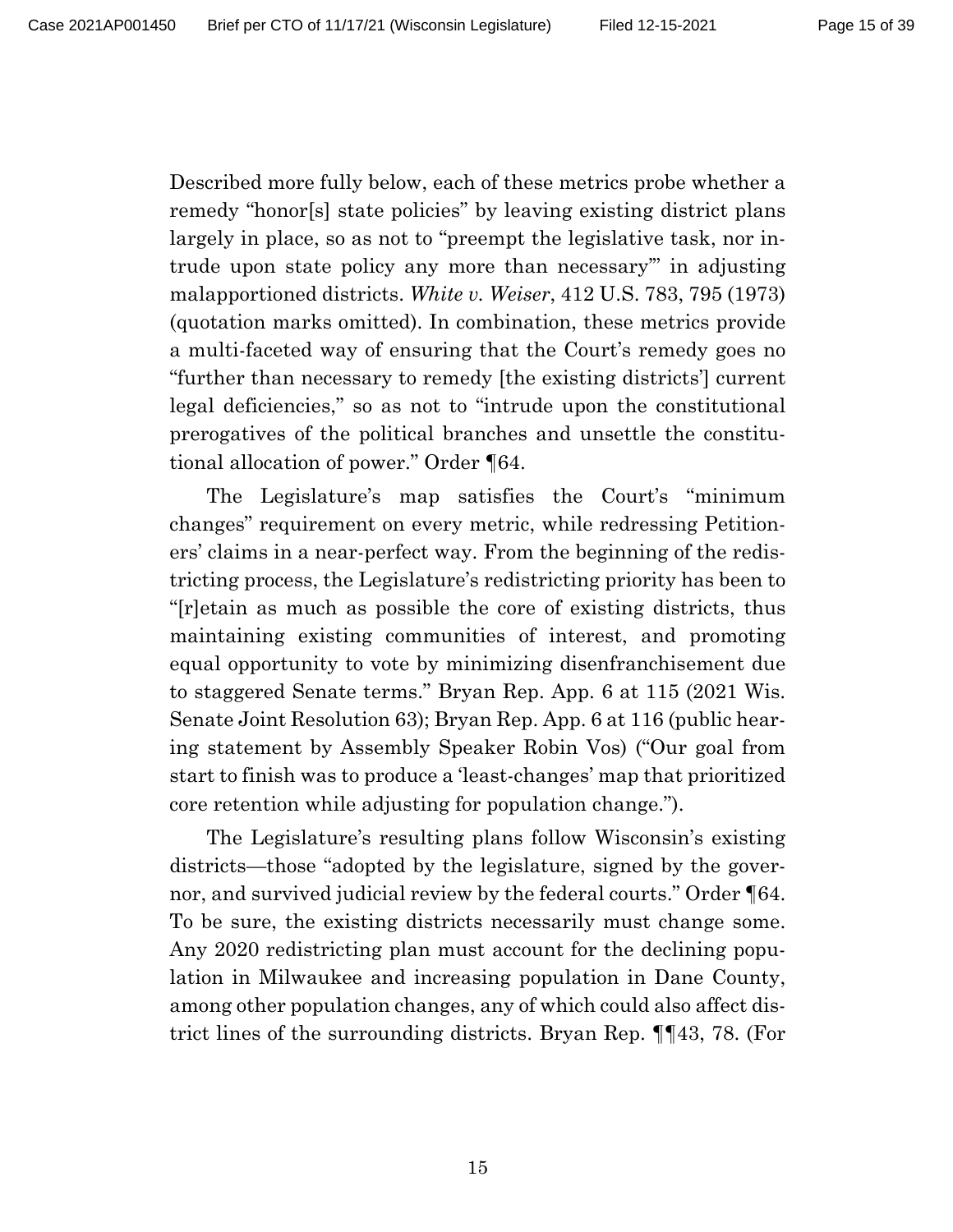example, the Milwaukee districts must push outward into surrounding districts to bring the Milwaukee districts back up to population equality. Even if those surrounding districts had close to ideal population after the 2020 Census, they must also change to account for the changes in Milwaukee. *Id.*) But the Legislature's plans illustrate that these adjustments can be made in a "minimum changes" way. Order ¶8; *see* Bryan Rep. ¶15. The Legislature's plans ultimately do so—keeping keep roughly 84 percent of Wisconsinites in their existing Assembly Districts, and 92 percent of Wisconsinites in their existing Senate Districts. Bryan Rep. ¶¶15, 68, 79; *see also* Legislature App. 18, 21 (core retention tables); Bryan Rep. App. 6 at 113 at 2 (Wis. Legislative Reference Bureau (LRB) Memorandum regarding SB 621).

#### **A. Core retention of the existing districts.**

Core retention is the first metric by which to assess whether a redistricting plan is a "minimum changes" plan. *See* Bryan Rep. ¶61. Core retention is a quantitative measure of how much of the geographical "core" of an existing district remains in a newly drawn district. Bryan Rep. ¶¶61-62. In the following simplified example of a two-district area, assuming uniform population distributions and no population growth, the overall core retention score is 50%. Half of District A's population was moved to District B, and half of District B's population was moved to District A:



A redistricting plan with high core retention scores is indicative of a "minimum changes" redistricting plan. Bryan Rep. ¶62. A plan with low core retention scores, on the other hand, is indicative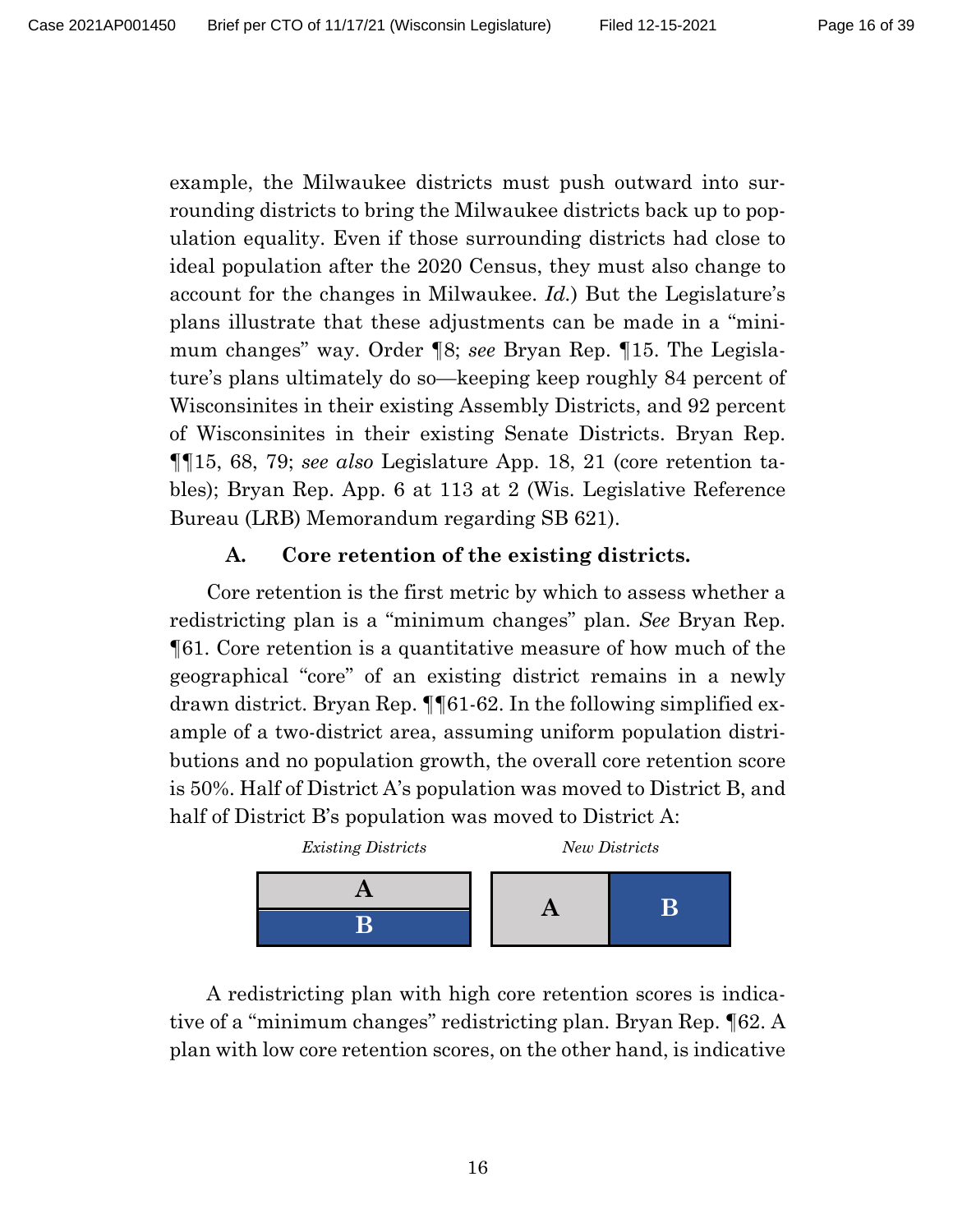of a redistricting plan that did not give due regard for existing districts. *Id.* Adopting the latter plan as a court-ordered remedy would be a political re-writing of existing law, "interfering with the lawful policy choices of the legislature," not a judicial redressing of constitutional claims. Order ¶81; *see also id.* ¶78 (rejecting invitation for "a judicial replacement of the law enacted by the people's elected representatives with the policy preferences of unelected interest groups"); *Upham v. Seamon*, 456 U.S. 37, 43 (1982) (noting the court had no "authority to disregard aspects of the legislative plan not objected to by the Attorney General" on constitutional or statutory grounds).

Core retention can be measured overall and on a district-bydistrict basis. Bryan Rep. ¶¶63, 67. On any measure, the core retention of the Legislature's plans is very high. Bryan Rep. ¶¶68, 73, 77-78; Bryan Rep. App. 2 (Core Retention Analysis tables). These high core retention scores are the first of many reasons why the Legislature's proposed remedy is the "minimum changes" remedy that this Court seeks. Order ¶8; *see also* Bryan Rep. ¶77.

**1. Overall core retention.** The overall core retention of the Legislature's plans keeps more than 84% of Wisconsinites in their existing Assembly Districts, and more than 92% of Wisconsinites in their existing Senate Districts. Bryan Rep. ¶¶15, 68, 79; *see also* Legislature App. 16, 18 (core retention tables); Bryan Rep. App. 6 at 113 at 2 (Wis. LRB Memorandum). <sup>10</sup> These are soaringly high core retention numbers, especially in light of the substantial population decreases in Milwaukee, substantial population increases in Dane County, and Wisconsin's overall population increase that

<sup>10</sup> The Legislature's plans overall core retention scores are tabulated by aggregating district-by-district core retention scores. *See* Bryan Rep. ¶65 (explaining methodology); Bryan Rep. App. 2A (core retention tables); Legislature App. 10-21 (core retention tables and totals).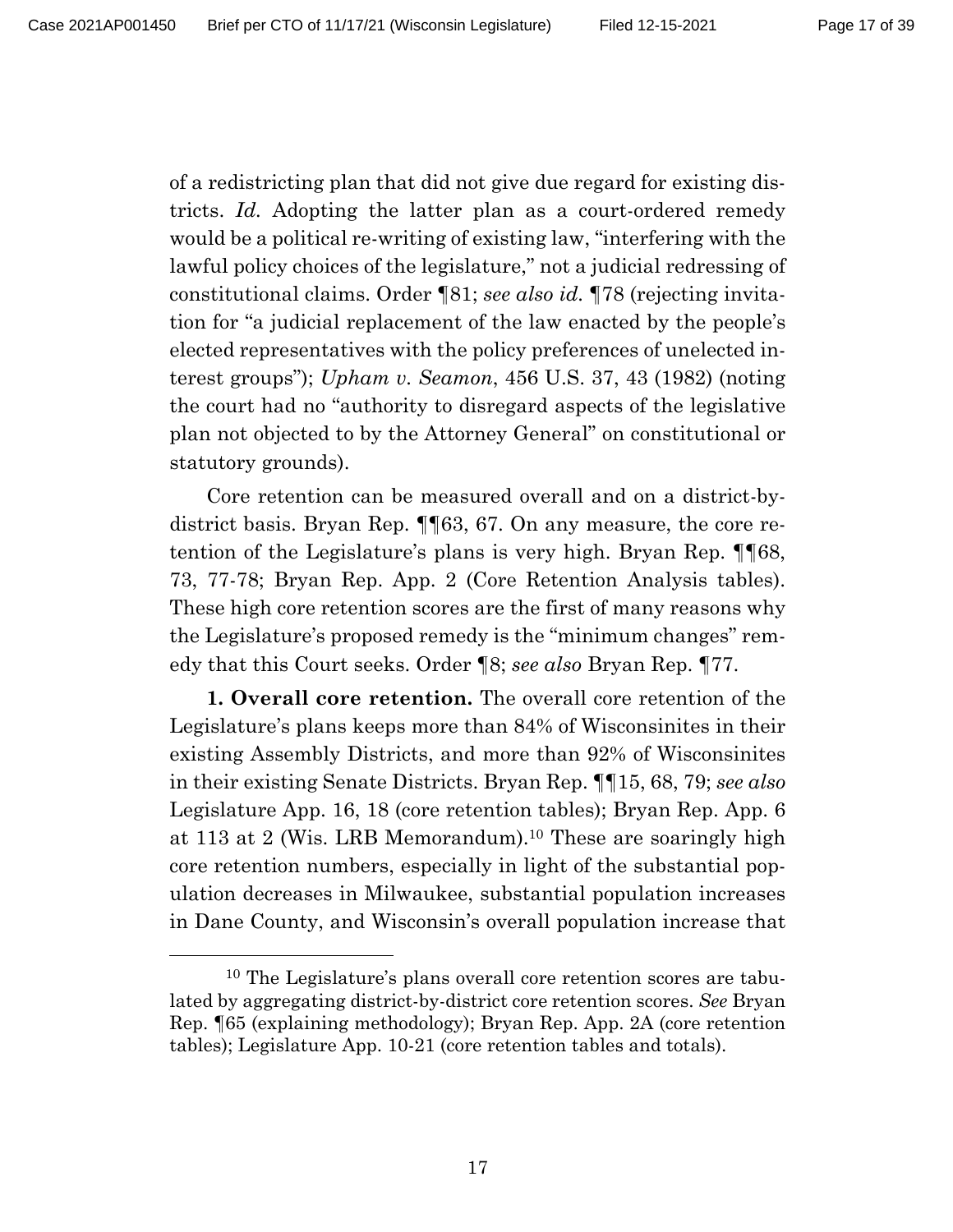was not uniform throughout the state. Bryan Rep.  $\P$  [43-45, 68, 73, 77; *cf. Baumgart v. Wendelberger*, No. 01-C-0121, 2002 WL 34127471, at \*7 (E.D. Wis. May 30, 2002) (plan with 76.7% Assembly core retention); *Baldus I*, 849 F. Supp. 2d at 858.

For a sense of how high the Legislature's core retention scores are, consider the significantly lower core retention scores of the legislative maps proposed by the Governor's People's Maps Commission earlier this year.11 The Governor's maps kept fewer than 60% of Wisconsinites in existing Assembly and Senate Districts. Bryan Rep. ¶¶69-72, 75-76. These low core retention scores, as well as any district-by-district comparison, indicate that the plans were not based on existing districts, let alone made with "minimum changes" to those existing districts. Bryan Rep. ¶72.

By this overall core retention number, the Legislature's plans are minimum changes plans. Bryan Rep. ¶¶68, 73.

**2. District-by-District Core Retention.** Core retention can also be examined on a district-by-district basis. To evaluate "minimum changes" on this district-by-district basis, Order ¶8, the best core retention measure is how much of an *existing* district remains in the *new* district in a new redistricting plan. Bryan Rep. ¶62. Existing districts will inevitably have to change on the margins in a new redistricting plan because of population growth or decline. But districts in a "minimum changes" plan will begin with the core of the existing district and grow outward, or begin with the core of the existing district and contract as necessary to achieve population equality. Measuring core retention in this way, a district with decreasing population can still have a core retention score of 100%. *All* of the existing district remains in the new district (plus new territory required to bring the district back to population equality).

<sup>11</sup> *See* People's Maps Commission, *Final Report and Maps*, *supra*.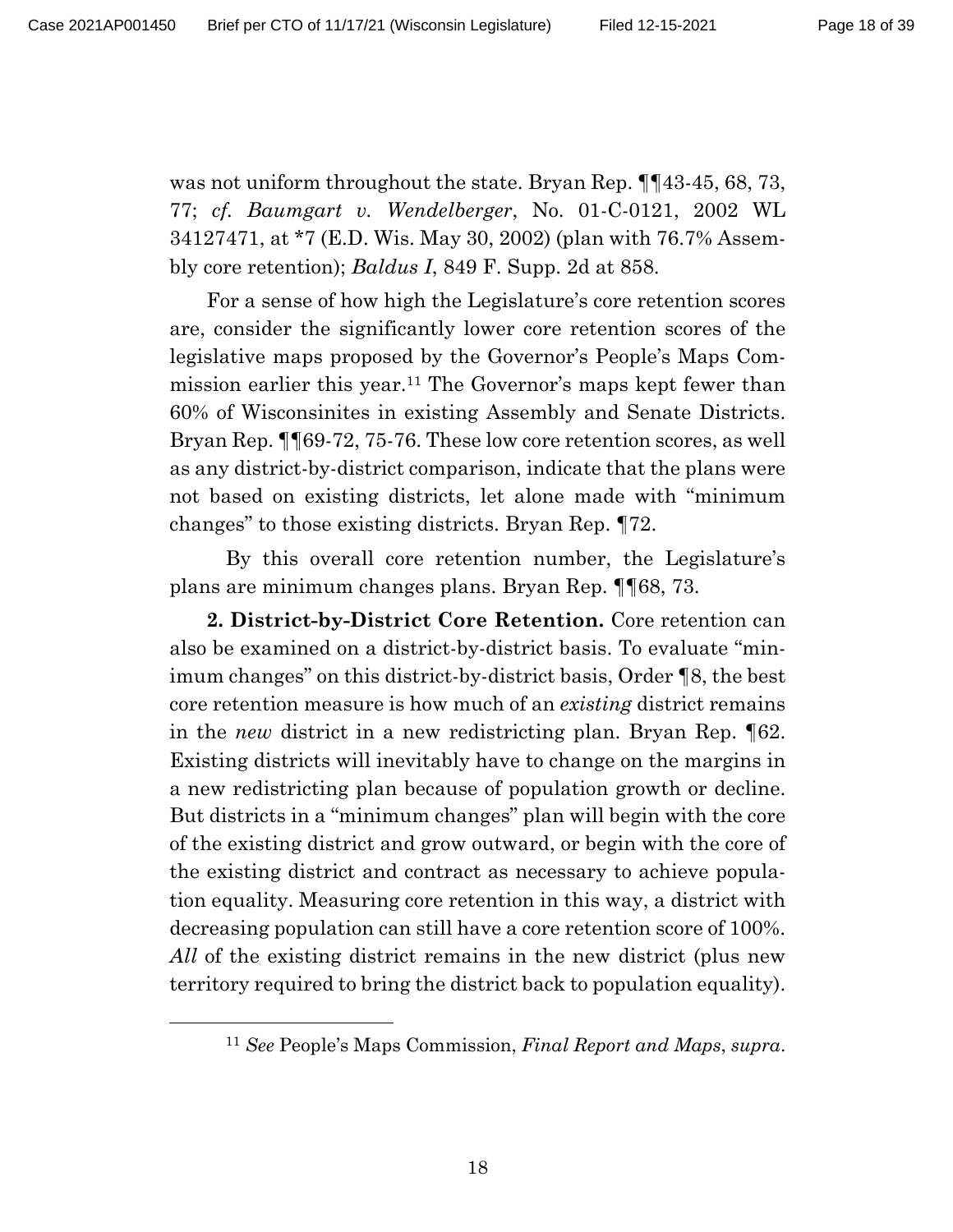Bryan Rep. ¶62. For example, the core retention of District A below is still 100%, even though population changes required District A to add territory:



Applied to the Legislature's plans, every new Senate District retains nearly all of every existing district. *See* Bryan Rep. App. 2A at 47. The Legislature's Senate Districts 3, 4, 6, 7, 9, 12, 17, 18, 21, 22, 24, 25, 29, and 32 retain at least 95% of the existing district. *See* Legislature App. 19-21 (Senate core retention from Bryan Rep. App. 2B). And all but two of the Senate Districts retain at least 80% of the existing district. *Id.* Similarly, 25 Assembly Districts retain at least 95% of the existing district. The average Assembly District retains 84.4% of the existing district (and the median, 87.9%). *See* Legislature App. 10-18 (Assembly core retention from Bryan Rep. App. 2C).

District-by-district, the Legislature's plans are minimum changes plans. Bryan Rep. ¶77. The lion's share of Assembly and Senate Districts remain substantially intact, adding or shedding territory where necessary to bring the districts back up to population equality. And while some districts on a district-by-district basis have lower core retention scores, that is explained by the reality that sometimes the Legislature had no choice but to modify the existing districts substantially given stark population changes in some areas. Bryan Rep. ¶78; *see, e.g.*, Legislature App. 9 (Bryan Map 2) (showing population changes across I-94 corridor between Milwaukee and Madison).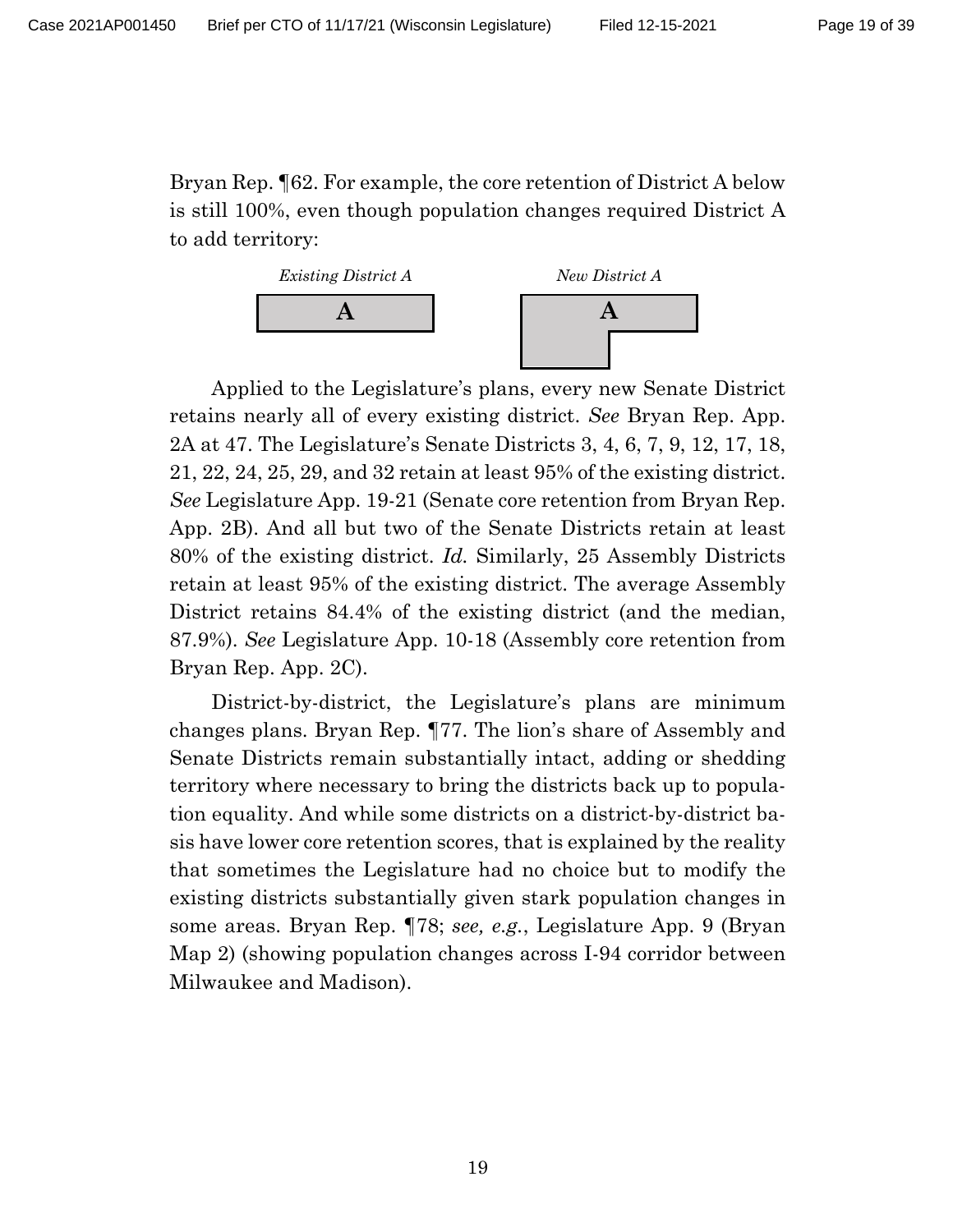**3. Core retention and areas affected by population change.** Districts affected by Dane County and other areas affected by population growth or decline will necessarily have core retention scores lower than 100%, if one examines core retention by assessing whether all persons in an existing district remain in that district. Bryan Rep. ¶62. Due to population changes, portions of a growing district must be cleaved off so that the district does not exceed ideal population. *See, e.g.*, Bryan Rep. ¶65 (showing example of overpopulated Senate District 2). In the following simplified example, imagine that District A's population has grown such that the southern portion of District A must be reapportioned to the neighboring district, lest District A exceed ideal population:



That change is a change required by shifting populations. And even in minimum changes redistricting plans, such changes will be necessary to constitutionally reapportion new districts. In these growing districts, it will be impossible to achieve a 100% core retention score under any redistricting plan (unless a redistricting plan ignores population equality requirements), even if all individuals in the new district lived in the old district.

Applied to the Legislature's plans, nearly all existing districts in Dane County and some in the surrounding area had to contract in size, because they exceeded ideal population. Bryan Rep. ¶¶39- 40; Bryan Rep. App. 4 at 78, 80 (Maps 1A, 2) (illustrating Dane County and surrounding growth). Simultaneously, the Legislature had to accommodate Dane County's population growth of roughly 73,000 individuals, growth in excess of the size of an entire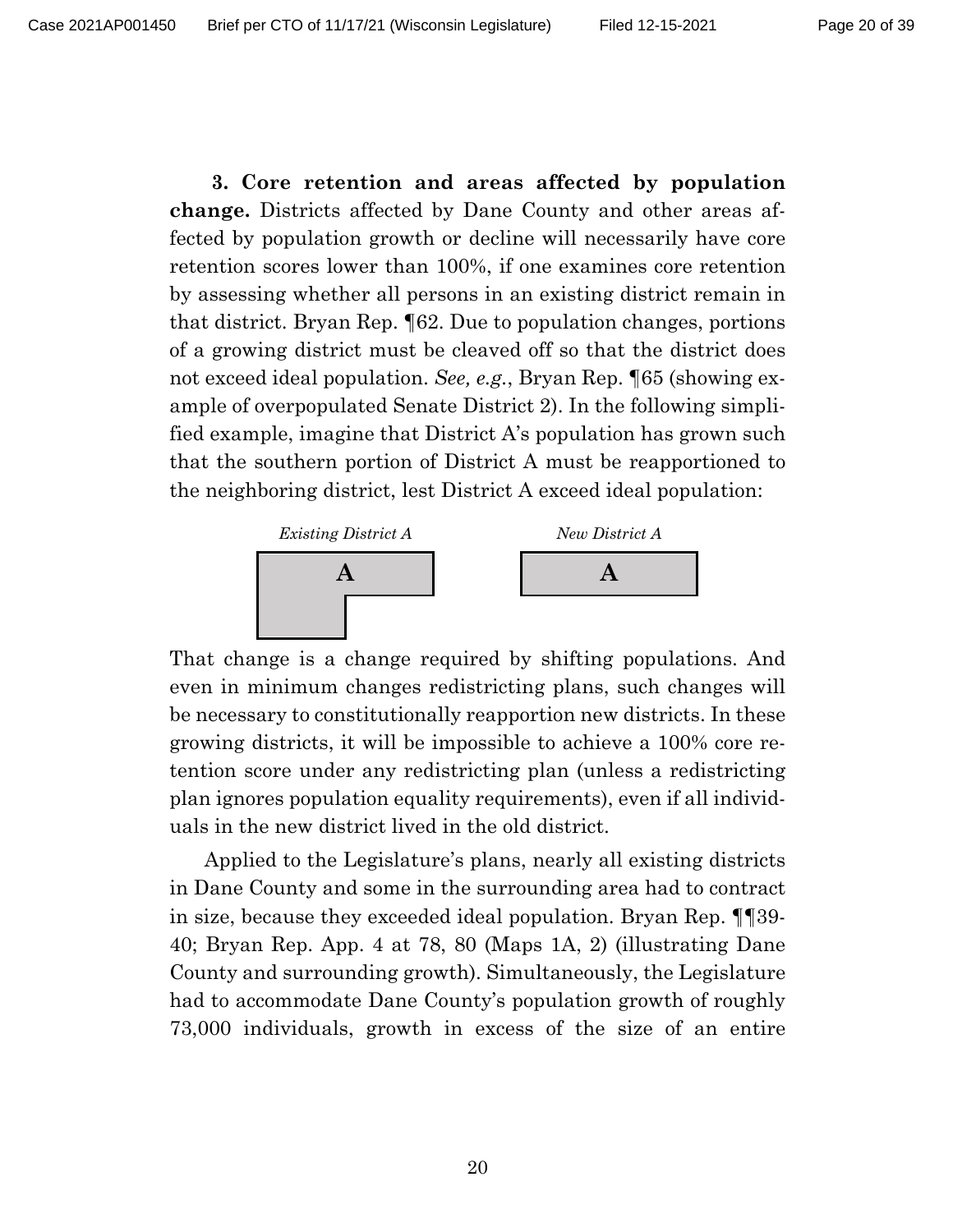Assembly District. Bryan Rep. ¶41. Explained more fully below, what results from these population-driven changes—combined with population declines in Milwaukee—is that many districts in and between Dane County and Milwaukee have lower-than-average core retention scores. Bryan Rep. ¶78; *see* Legislature App. 9.

Nonetheless, this required movement of district lines presented opportunities to unify municipalities that were previously split. For example, changes in Dane County permitted the Legislature to re-unify the City of Verona, the Village of Oregon, and the Towns of Cottage Grove, Verona, and Dunkirk, which were previously split by Act 43. *See* Bryan Rep. ¶¶55-60 (comparing splits in Act 43 versus Legislature's plans).<sup>12</sup>

<sup>12</sup> *Compare* 2011 Wis. Act 43, Wis. Stat. §§4.79(6), 4.80(1)(h), *with*  2021 Wis. Senate Bill 621 (enrolled) §4.80(1)(d) (City of Verona); *compare* 2011 Wis. Act 43, Wis. Stat. §§4.43(1)(c), 4.80(1)(d), *with* 2021 Wis. Senate Bill 621 (enrolled) §4.43(1)(b) (Village of Oregon); *compare* 2011 Wis. Act 43, Wis. Stat. §§4.46(2), 4.47(2), *with* Wis. Senate Bill 621 (enrolled) §4.46(1) (Town of Cottage Grove); *compare* 2011 Wis. Act 43, Wis. Stat. §§4.79(2), 4.80(1)(b), *with* 2021 Wis. Senate Bill 621 (enrolled) §4.80(1)(a) (Town of Verona); *compare* 2011 Wis. Act 43, Wis. Stat. §§4.43(1)(b), 4.46(3), *with* Wis. Senate Bill 621 (enrolled) §4.43(1)(a) (Town of Dunkirk).

Similarly, population growth in the Fox Valley area required changes, and the Legislature used those changes as an opportunity to eliminate existing splits in the City of De Pere, the Village of Little Chute, the Towns of Ledgeview (Brown County), Calumet (Fond du Lac County), and Greenville (Outagamie County), all of which were split by Act 43. *Compare* 2011 Wis. Act 43, Wis. Stat. §§4.02(1)(e), 4.88(4), *with*  2021 Wis. Senate Bill 621 (enrolled) §4.02(1)(c) (City of De Pere); *compare* 2011 Wis. Act 43, Wis. Stat. §§4.03(2)(c), 4.05(2)(c), *with* 2021 Wis. Senate Bill 621 (enrolled) §4.05(1)(c) (Village of Little Chute); *compare*  2011 Wis. Act 43, Wis. Stat. §§4.02(1)(b), 4.88(2), *with* 2021 Wis. Senate Bill 621 (enrolled) §4.88(1) (Town of Ledgeview); *compare* 2011 Wis. Act 43, Wis. Stat. §§4.52(2), 5.59(2)(b), *with* 2021 Wis. Senate Bill 621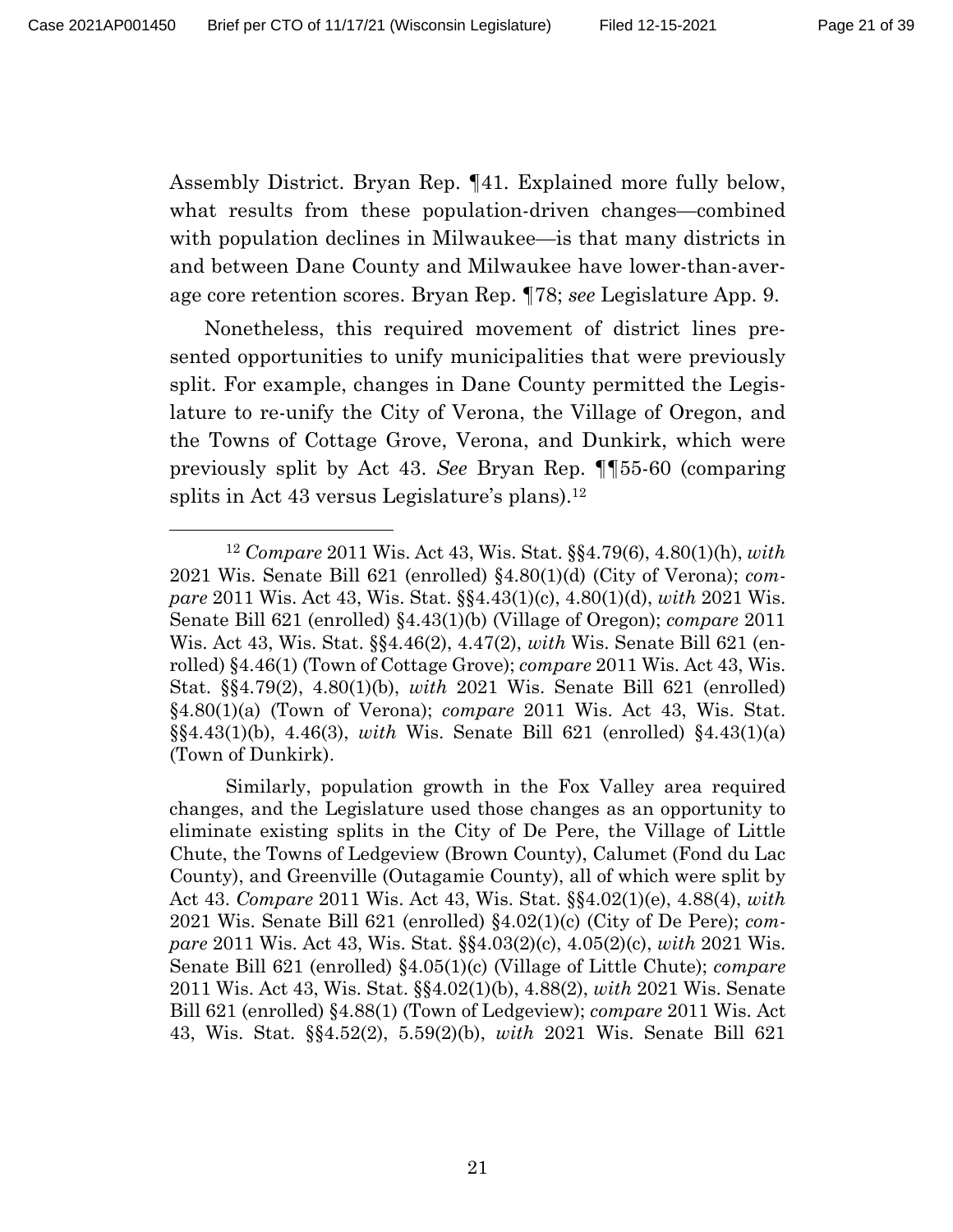**4. Core retention in surrounding areas affected by population changes.** Changes to Madison- and Milwaukee-area districts will necessarily have a cascading effect on nearby districts. For example, consider the hypothetical six-district area below. The western districts are overpopulated by 10% (similar to Madison), the middle districts are at ideal population, and the eastern districts are underpopulated by 10% (similar to Milwaukee):

| A         | C              | E            |
|-----------|----------------|--------------|
| $(+10\%)$ | $(+0\%)$       | $(.10\%)$    |
| B         | $\blacksquare$ | $\mathbf{F}$ |
| $(+10\%)$ | $(+0\%)$       | $(.10\%)$    |

Because districts must be contiguous, the overpopulated Districts A and B cannot simply transfer population to the underpopulated Districts E and F, just like the overpopulation in Madison cannot be "trade[d]" with the underpopulation in non-contiguous Milwaukee. Bryan Rep. ¶78. Instead, changes will be required for all districts, including ideally populated Districts C and D. *See id.* That cascade of changes will affect core retention not only in under- or overpopulated districts, but also in ideally populated districts nearby. Bryan Report. ¶¶43-44; 78.

Milwaukee provides a real-world example of this cascading effect. The Milwaukee districts decreased in population between 2010 and the 2020 Census. *See* Bryan Rep. App. 4 at 79 (Map 1B). Any redistricting plan must expand these districts to achieve roughly equal population. But the options for expansion in

<sup>(</sup>enrolled) §4.59(3)(a); *compare* 2011 Wis. Act 43, Wis. Stat. §§4.55(1)(b), 4.56(1)(c), *with* 2021 Wis. Senate Bill 621 (enrolled) §4.56(1) (Town of Greenville).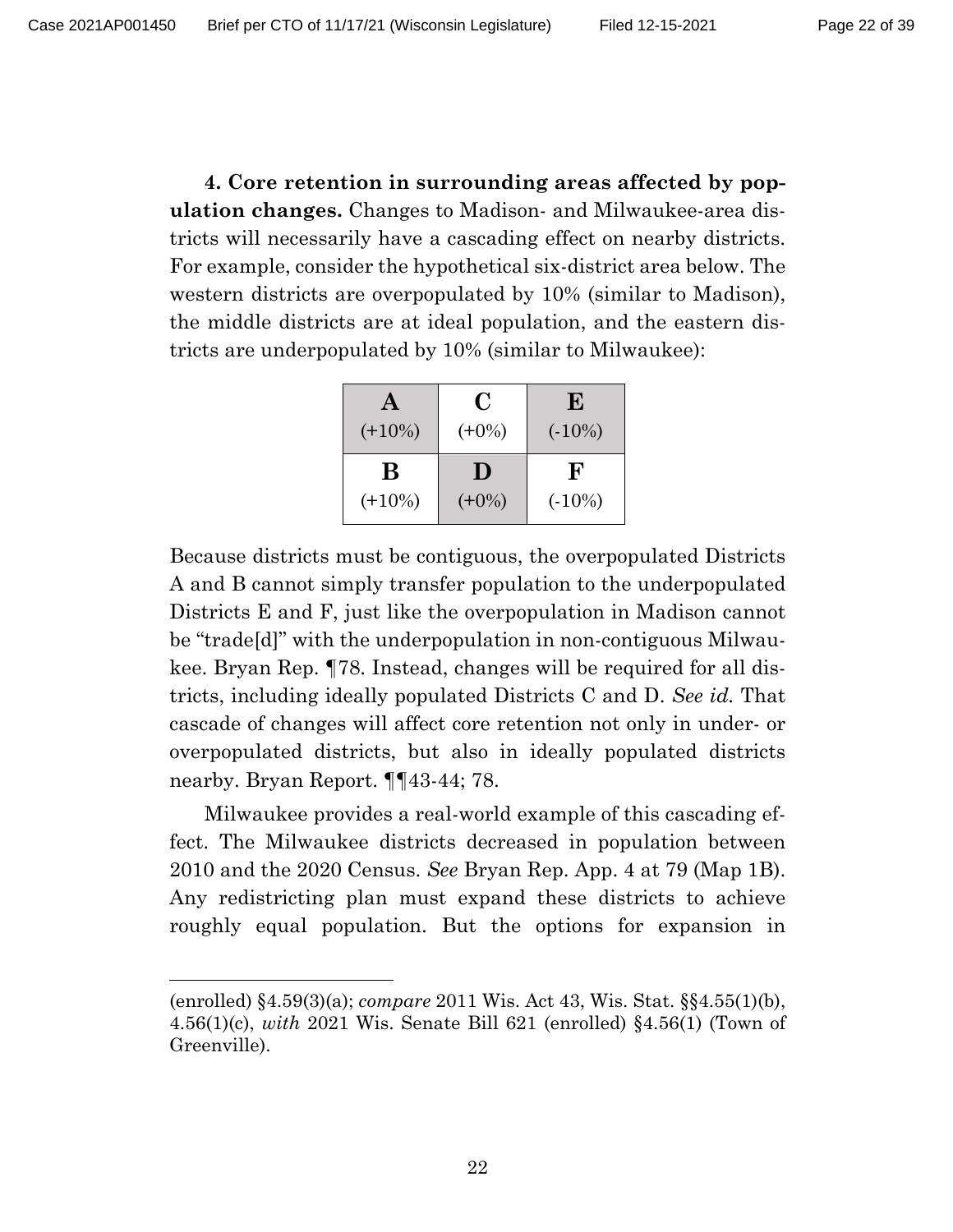Milwaukee are limited, given the constraint of Milwaukee's eastern border of Lake Michigan and the nearby Illinois state line.13 Considering population increases immediately to the north of Milwaukee and the pull created by population increases in Dane County to the west, the most natural way in which the Milwaukee districts could expand is illustrated by the Legislature's plan: a mostly westward expansion into Waukesha, with some changes to the north as well. Bryan Rep. App. 4 at 82 (Map 3A). Milwaukee's expansion will thus necessarily affect core retention scores of the districts between Milwaukee and Madison. Bryan Rep. ¶78. 14

Finally, the Legislature again used the expansion of the Milwaukee districts into the surrounding areas as an opportunity to improve upon the existing districts. The changes allowed the Legislature to eliminate five pre-existing municipal splits in

<sup>&</sup>lt;sup>13</sup> Further constraining options, districts between the City of Milwaukee and the state line (in Racine and Kenosha Counties) were below ideal population as well. *See* Legislature App. 8 (Bryan Map 1).

<sup>14</sup> Unsurprisingly, districts with lower core retention scores in the Legislature's plan sit between Madison and Milwaukee, or north of Milwaukee. Bryan Rep. ¶78; Bryan Rep. App. 2A. These include Senate Districts 5, 11, 15, 27, and 28—all districts that have population in the counties of Milwaukee, Waukesha, Jefferson, or Dane. Bryan Rep. App. 2A at 47. Likewise, the Assembly Districts with the five lowest core retention scores (Assembly Districts 13, 14, 24, 43, and 83) included territory in the counties of Milwaukee, Waukesha, Jefferson, or Dane. Bryan Rep. App. 2A at 50. Assembly District 24, for example, previously included Milwaukee territory. But Milwaukee districts to the south, including Assembly Districts 10 and 11, absorbed that Milwaukee territory to bring those Milwaukee districts back to population equality. Legislature App. 11 (reporting movement of individuals from Assembly District 24 to Assembly Districts 10, 12, and 23).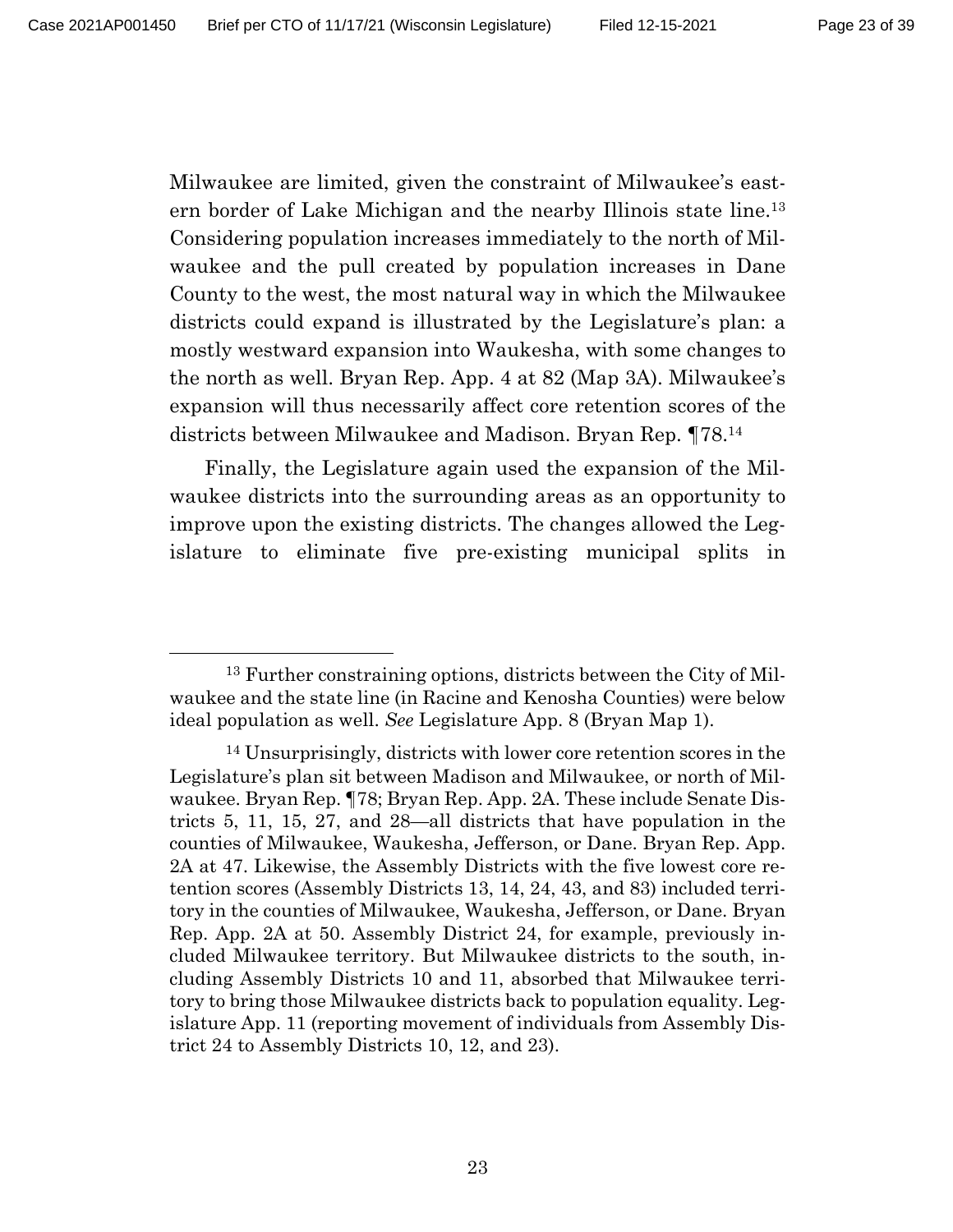Milwaukee and nearby Waukesha County.15 For example, the Legislature had to address sizeable population decreases in Assembly Districts 10 and 11 on the northside of Milwaukee *See* Bryan Rep. App. 4 at 79 (Map 1B); Joint Stipulated Facts Ex. A (Nov. 4, 2021) (reporting each Assembly District was more than 5,000 persons below ideal population). The Legislature's Assembly District plan retains more than 85% of existing District 10 and 11. But both districts were among several in the area that also had to grow to bring each back to ideal population. To do so for Assembly District 10, the Legislature unified the City of Glendale (previously split between districts in Act 43) and placed all of it into District 10.16

**5. Relatively unchanged areas.** Elsewhere in Wisconsin, districts still must shift slightly to meet the new ideal population for 2020. *See* Legislature App. 8 (Bryan Map 1); Bryan ¶¶39, 43. Even in those districts with close to ideal population, changes can be unavoidable due to changes near the surrounding districts. Bryan Rep. ¶¶43, 78. For example, the population in existing

<sup>15</sup> In Milwaukee County, the Legislature's redistricting plans eliminate a municipal split in Glendale. *Compare* 2011 Wis. Act 43, §§4.11(a), 4.24(1)(b), *with* 2021 Wis. Senate Bill 621 (enrolled) §4.10(2). In neighboring Waukesha County, the Legislature's redistricting plans eliminate municipal splits in the City of Brookfield, the City of New Berlin, the Town of Brookfield, and the Town of Genesee. *Compare* 2011 Wis. Act 43, Wis. Stat. §§4.13(2)(c), 4.14(2)(b), *with* 2021 Wis. Senate Bill 621 (enrolled) §4.13(2)(c) (City of Brookfield); *compare* 2011 Wis. Act 43, Wis. Stat. §§4.15(2), 4.84(2), *with* 2021 Wis. Senate Bill 621 (enrolled) §4.15(2)(b) (City of New Berlin); *compare* 2011 Wis. Act 43, Wis. Stat. §§4.13(2)(a), 4.14(2)(a), *with* 2021 Wis. Senate Bill 621(enrolled) §4.13(2)(a) (Town of Brookfield); *compare* 2011 Wis. Act 43, Wis. Stat. §§4.97(1), 4.99(2), *with* 2021 Wis. Senate Bill 621 (enrolled) §4.97(1) (Town of Genesee).

<sup>16</sup> *Compare* 2011 Wis. Act 43, §§4.11(a), 4.24(1)(b), *with* 2021 Wis. Senate Bill 621 (enrolled) §4.10(2).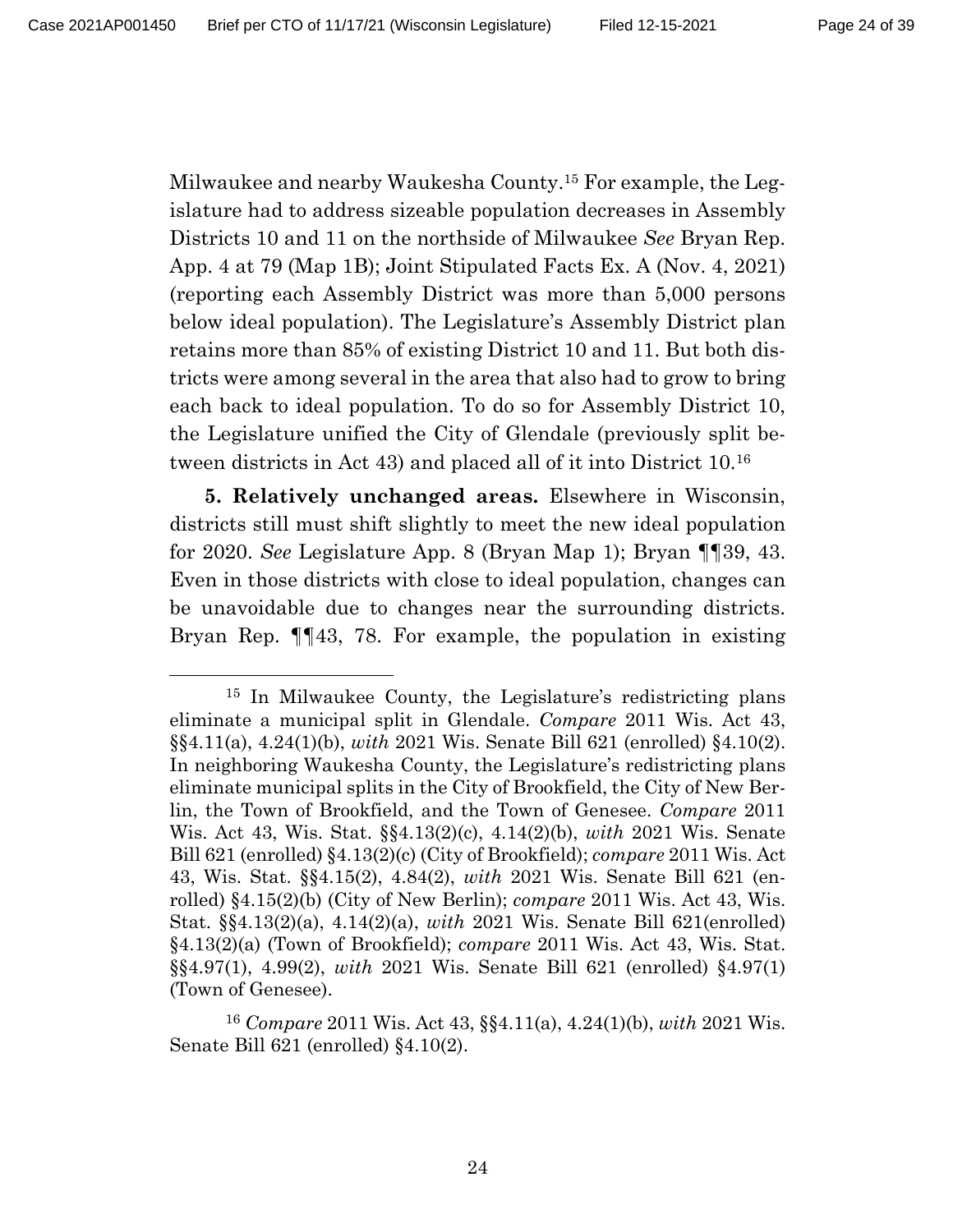Assembly District 43, which included a small portion of Dane County, was close to ideal population after the 2020 Census. However, the overall growth in Dane County required significant changes in the area to accommodate the more than 73,000 new Dane County residents since the 2010 redistricting. Bryan Rep. ¶41. As a consequence, Assembly District 43 in the Legislature's Assembly District plan is pulled in toward Madison and adds several Dane County municipalities, including the City of Stoughton. *Compare* 2011 Wis. Act 43, Wis. Stat. §4.43, *with* Wis. Senate Bill 621 (enrolled), §4.43.

These changes again present opportunities to respect "secondary" constitutional considerations by reducing existing splits, among other neutral redistricting criteria. Order ¶34. Overall, in addition to remarkably high core retention scores, the Legislature's plans reduce the number of municipal and other splits in Act 43, and retain nearly the same amount of compactness as the Act 43 districts. Bryan Rep. ¶¶55-60, 104.

\* \* \*

On multiple measures, the core retention of the Legislature's plans is high. The Legislature's plans make modifications as required for shifting populations. In doing so, the Legislature improves upon the existing districts. The Legislature otherwise respected the existing districts, leaving the vast number of Wisconsinites in their existing districts.

# **B. Temporal vote dilution in State Senate elections.**

The second important measure of a "minimum changes" map in Wisconsin is the effect of a new redistricting plan on the ability of Wisconsinites to vote in their next State Senate election. *See*  Bryan Rep. ¶84. Wisconsin Senate elections are staggered,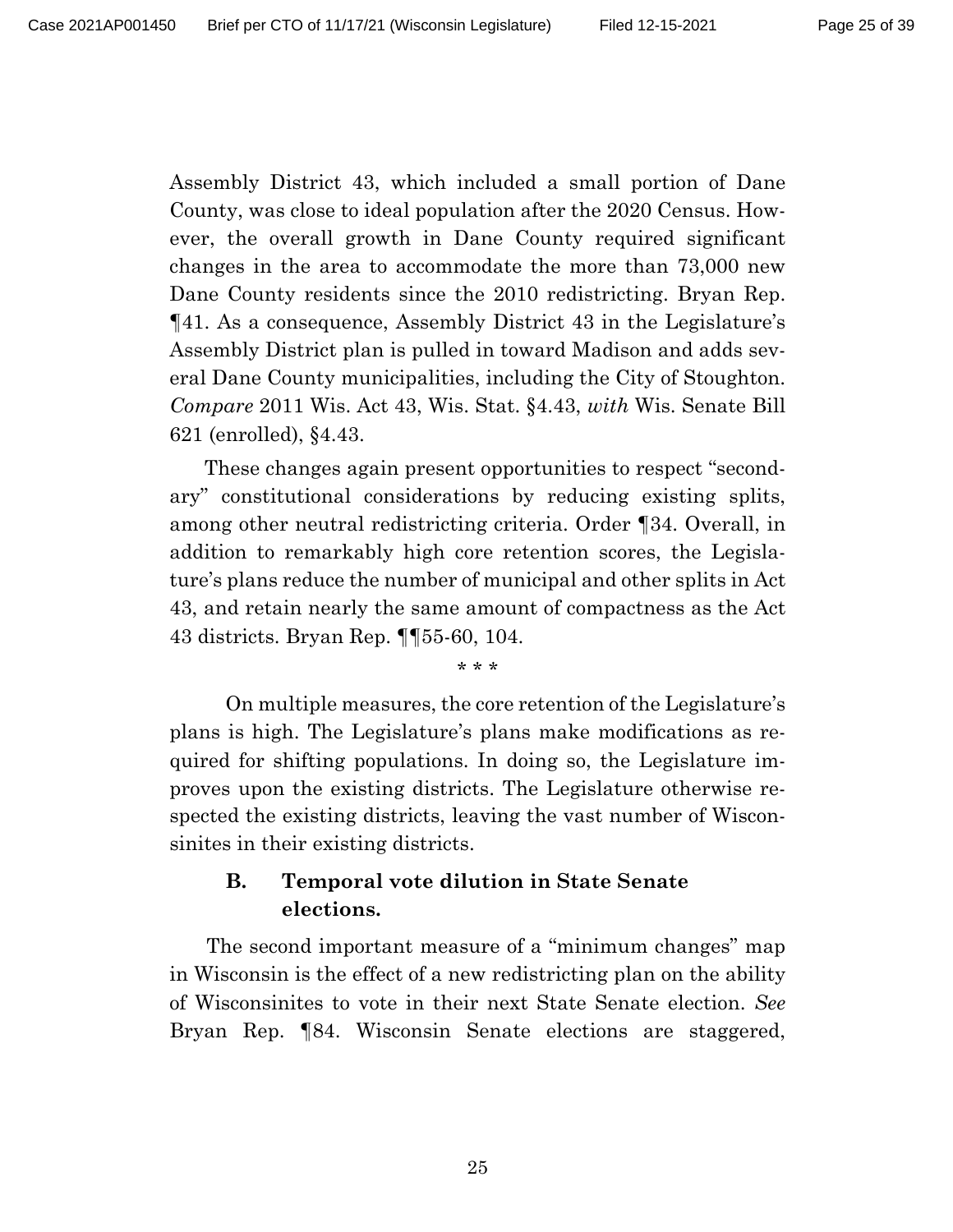meaning those in odd-numbered Senate Districts will vote for State Senate in the 2022 elections (having last voted in 2018) and those in even-numbered Senate Districts will vote for State Senate in the 2024 elections (having last voted in 2020):

| <b>Existing District</b> | <b>New District</b> | <b>Last Voted</b> | <b>Next Voted</b> |
|--------------------------|---------------------|-------------------|-------------------|
| Odd                      | Odd                 | 2018              | 2022              |
| Odd                      | Even                | 2018              | 2024              |
| Even                     | Even                | 2020              | 2024              |
| Even                     | bbC                 | 2020              | 2022              |

Bryan Rep. ¶86 (Figure IV.17); *see also, e.g.*, *Baldus I*, 849 F. Supp. 2d at 852; *Baumgart*, 2002 WL 34127471, at \*3.

Temporal vote dilution occurs when a redistricting plan moves individuals from odd-numbered Senate Districts to even-numbered Senate Districts. *See* Bryan Rep. ¶86. When a voter who last voted for State Senate in 2018 (in her old odd-numbered district) will not be able to vote again until 2024 (in her new even-numbered district), her vote has been diluted as compared to other Wisconsin voters who remain in their Senate districts. This is a shift from the existing State Senate map, where this voter and others in oddnumbered districts would be expected to vote in 2022.

A minimum changes remedy should mitigate this movement of individuals from odd- to even-numbered districts. Bryan Rep. ¶84. The temporal vote dilution that results from such movement is a "special consideration[]" that must be kept in mind in Wisconsin redistricting and "is not something to be encouraged." *Id.* at \*7; *Prosser v. Elections Bd.*, 793 F. Supp. 859, 866 (E.D. Wis. 1992). Dilution with an outsized effect on some groups of voters, moreover, would create constitutional concerns under the Equal Protection Clause. *See Prosser*, 793 F. Supp. at 866; *see also Baldus I*, 849 F. Supp. 2d at 852 ("It is important to us here that the evidence presented at trial did not indicate that any particular group will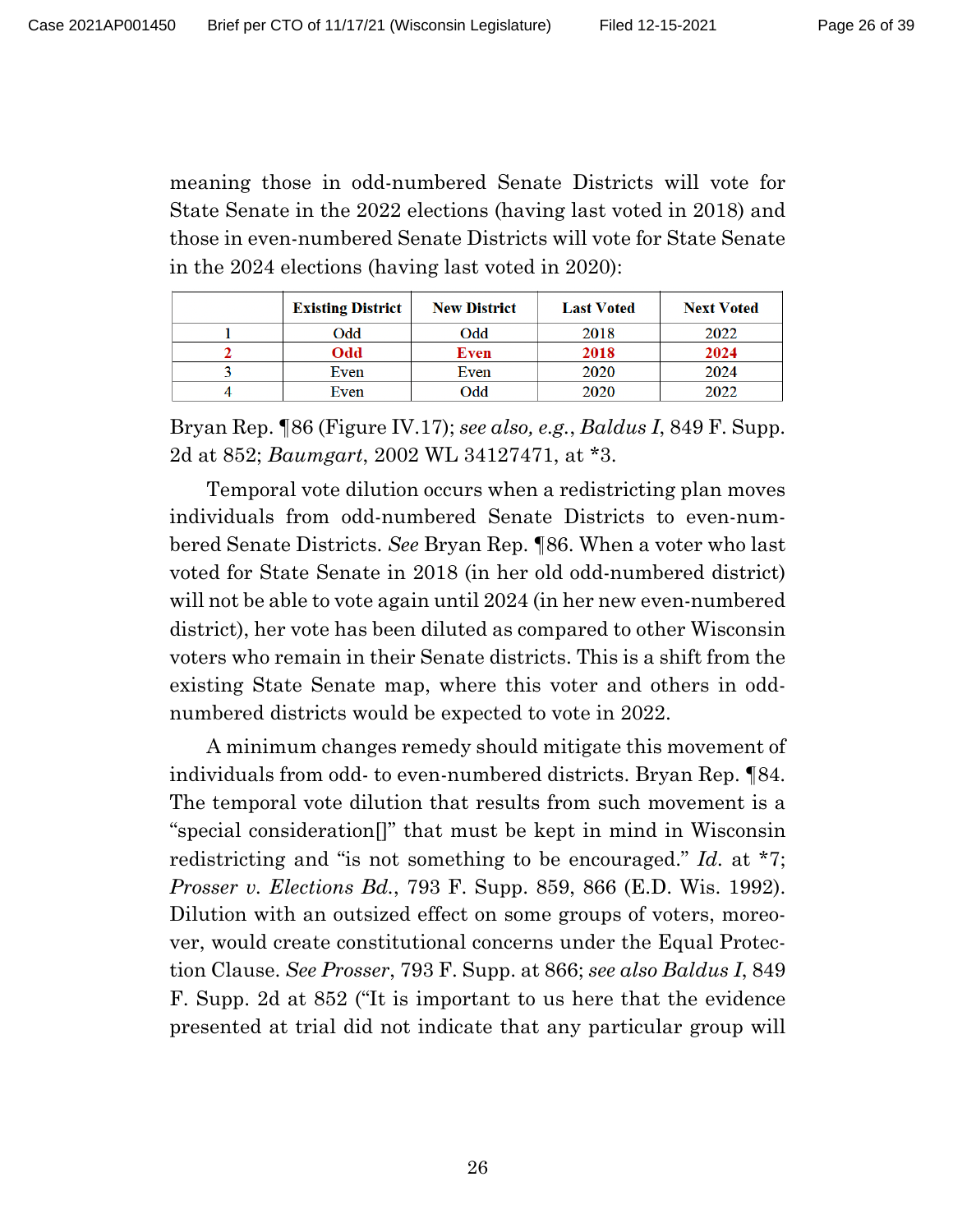suffer more disenfranchisement than the remainder of the population."). A map with minimal changes will mitigate the harm of such temporal vote dilution, because such a map should leave most individuals in their existing Senate Districts. Bryan Rep. ¶¶84, 86.

Some amount of temporal vote dilution in Senate Districts is unavoidable due to shifting populations. Bryan Rep. ¶88. Between 2010 and 2020, odd-numbered Senate Districts 1, 5, 13, 19, 23, 27, and 31 all increased in population in excess of the ideal population for a new Wisconsin Senate District (178,598) and thus must shed some of their existing population. Order ¶15; Joint Stipulated Facts Ex. B (Nov. 4, 2021); Bryan Rep. ¶88.17 Voters moved will necessarily have to wait until 2024 (versus 2022) to vote in their next State Senate election, unless they can be moved to odd-numbered and under-populated Senate Districts (an impossibility if there is no contiguous, odd-numbered district). Bryan Rep. ¶86. Additionally, the Legislature had to adjust the remaining existing Senate Districts, all with wide variation in population. *See* Joint Stipulated Facts Ex. B (Nov. 4, 2021). Those additional changes necessarily have a cascading effect on certain areas of the redistricting plan, which further contributes to movement of Senate voters from one district to another. Bryan Rep. ¶¶77-78.

The Legislature's Senate District plan mitigates temporal vote dilution in Senate Districts, while again making changes necessary to rebalance population across districts. Ultimately, the Legislature's plan moves only 138,732 people from odd-numbered senate districts to even-numbered senate districts. Bryan Rep. ¶91 By comparison, the proposed plan by the Governor's People's Maps Commission would move roughly *four times* as many people—

<sup>17</sup> Senate Districts 26 and 27 saw the most substantial population growth, increasing by roughly 12% and 9% over ideal population respectively. Joint Stipulated Facts Ex. B (Nov. 4, 2021).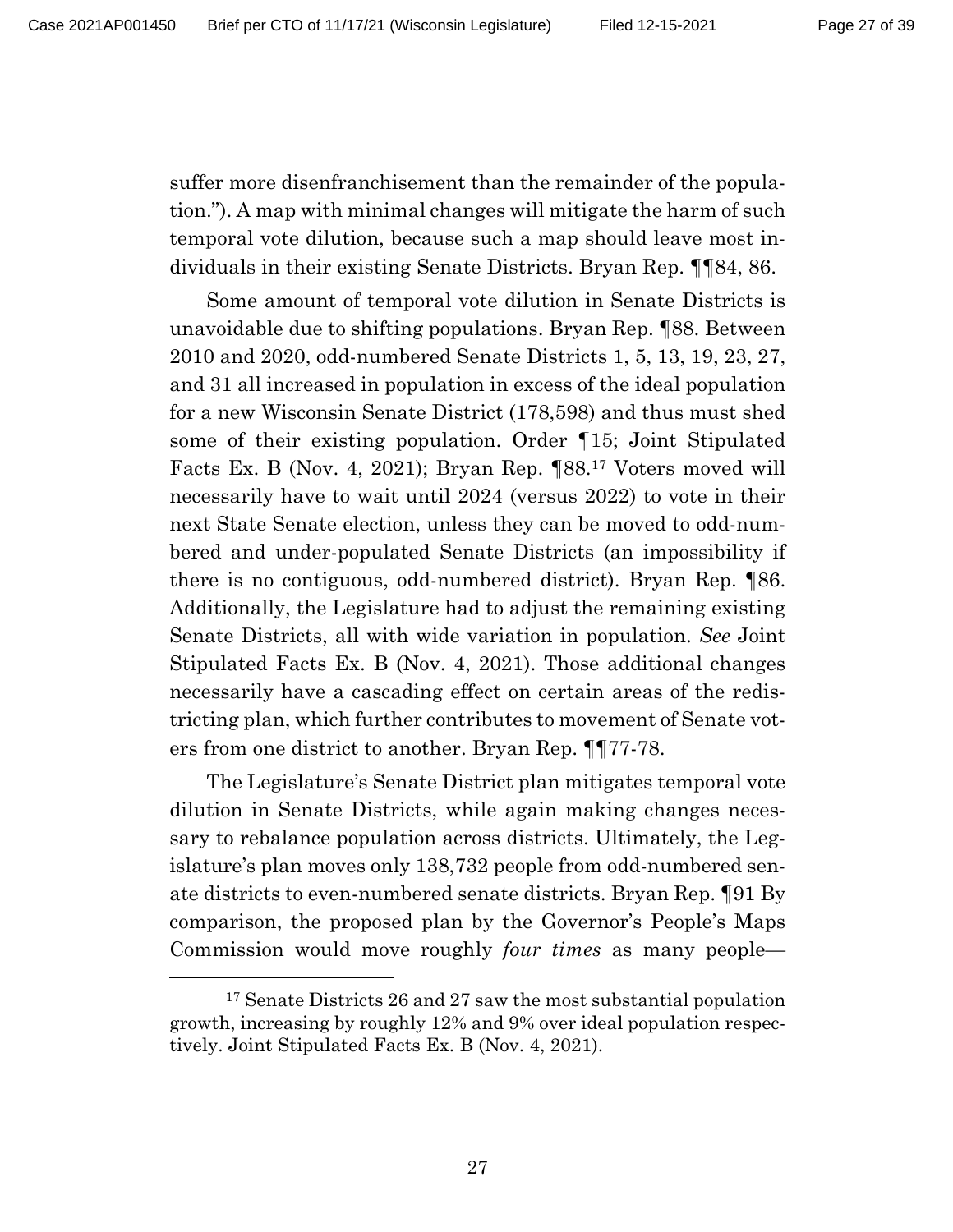causing temporal vote dilution for more than 540,000 Wisconsinites. Bryan Rep. ¶94. A rejected amendment to the Legislature's map would have similarly moved 533,201 individuals.18

## **C. Continuity of representation and incumbent pairings**

Continuity of representation—as measured by incumbent pairings—is the third metric for assessing "minimum changes" in a proposed remedy. *See Karcher*, 462 U.S. at 740 (identifying "avoiding contests between incumbent Representatives" among "legitimate objectives" for redistricting); Bryan Rep. ¶105. One of the most direct ways a voter experiences a least-changes redistricting plan is when the voter remains represented by the same representative before and after redistricting, with the opportunity to vote for (or against) her representative in the upcoming elections. *See, e.g.*, *Colleton Cty. Council v. McConnell*, 201 F. Supp. 2d 618, 647 (D.S.C. 2002) (affirming importance of "protecting the core constituency's interest in reelecting, if they choose, an incumbent representative in whom they have placed their trust"). Districts that pair incumbents or draw incumbents out of their districts prohibit voters from maintaining (or making the choice not to maintain) that constituent-incumbent relationship. *See Karcher*, 462 U.S. at 740; *Burns v. Richardson*, 384 U.S. 73, 89 n.16 (1966); *Arizonans for Fair Representation v. Symington*, 828 F. Supp. 684, 688 (D. Ariz. 1992) ("maintenance of incumbents provides the electorate with some continuity"), *aff'd sub nom*. *Hispanic Chamber of Commerce v. Arizonans for Fair Representation*, 507 U.S. 981 (1993); *White*, 412 U.S. at 792 (approving "policy frankly aimed at maintaining existing relationships between incumbent congressmen and their constituents"); *see also* Nathaniel Persily, *When* 

<sup>18</sup> Wis. LRB Memorandum to Sen. Janet Bewley, *supra*, at 3.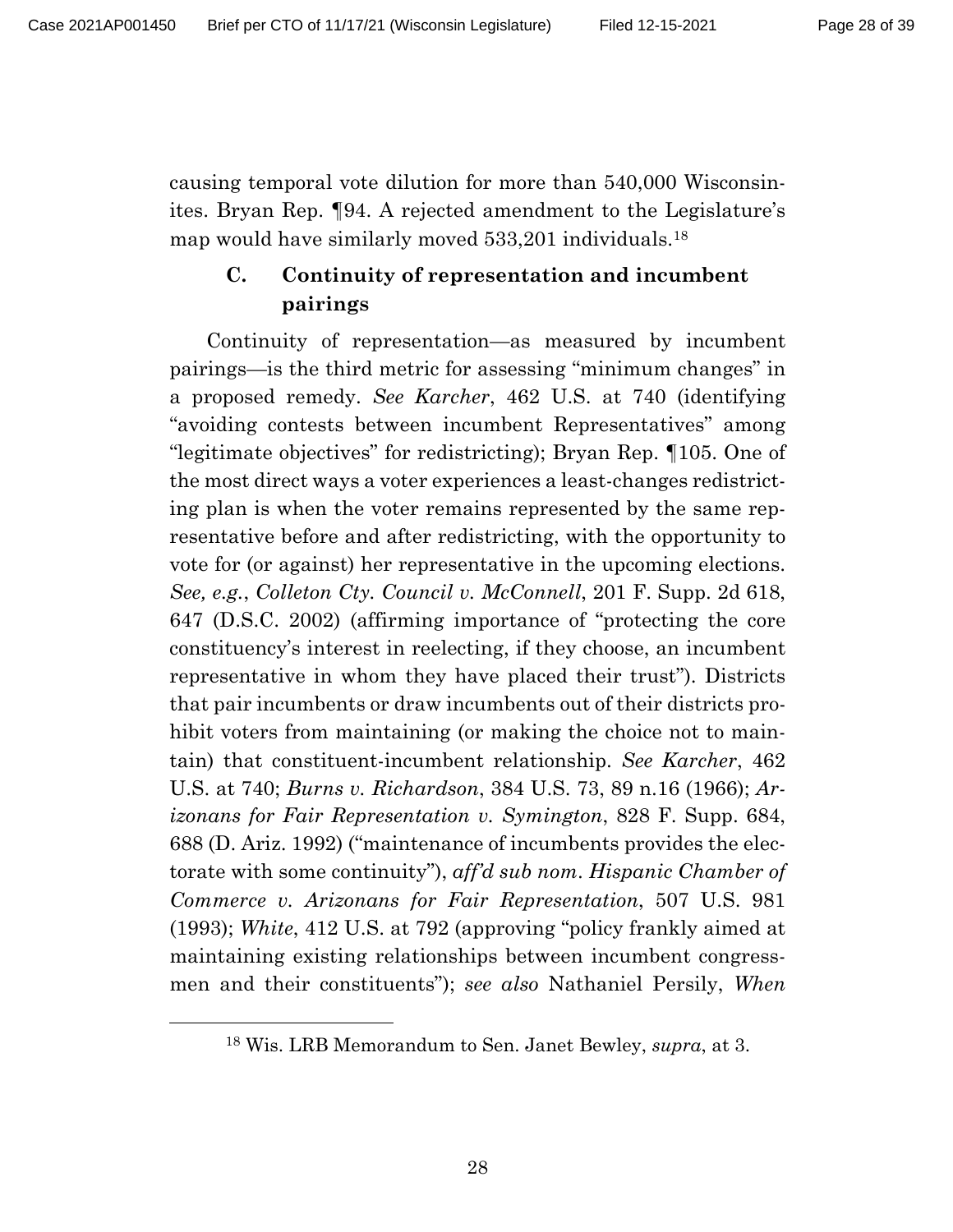*Judges Carve Democracies: A Primer on Court-Drawn Redistricting Plans*, 73 Geo. Wash. L. Rev. 1131, 1136 (2005) ("[C]ourts that take account of incumbency do so in order to preserve the constituency-representative relationship that existed under the enjoined plan.").

A minimum changes remedy will maximize continuity of representation. Bryan Rep. ¶105. That includes minimizing the pairing of two or more incumbents into new districts bearing little resemblance to their old districts. Such incumbent-pairings upset continuity of representation for voters, who necessarily "develop relationships with their representatives," and whose representatives "learn about and understand the unique problems of their districts and to pursue legislation that remedies those problems" while in office. Nathaniel Persily, *In Defense of Foxes Guarding Henhouses: The Case for Judicial Acquiescence to Incumbent-Protecting Gerrymanders*, 116 Harv. L. Rev. 649, 671 (2002); *see also Vieth v. Jubelirer*, 541 U.S. 267, 357-58 (2004) (Breyer, J., dissenting) (collecting sources for the idea that continuity of representation "makes it easier for voters to identify which party is responsible for government decisionmaking").

Applying this third metric to the Legislature's plans, continuity of representation was one of the guiding principles for the Legislature in the redistricting process. Bryan Rep. App. 6 at 115 (2021 Wis. Joint Senate Resolution 63) ("Promote continuity of representation by avoiding incumbent pairing unless necessary…"). The Legislature's resulting plans include only three incumbent pairings in the Assembly and no incumbent pairings in the Senate. Bryan Rep. ¶107; Bryan Rep. App. 6 at 114 (Wis. LRB Memorandum). (By comparison, the Governor's People's Maps Commission proposed maps with twenty incumbent pairings among Assembly Members and six of incumbent pairings among Senate Members,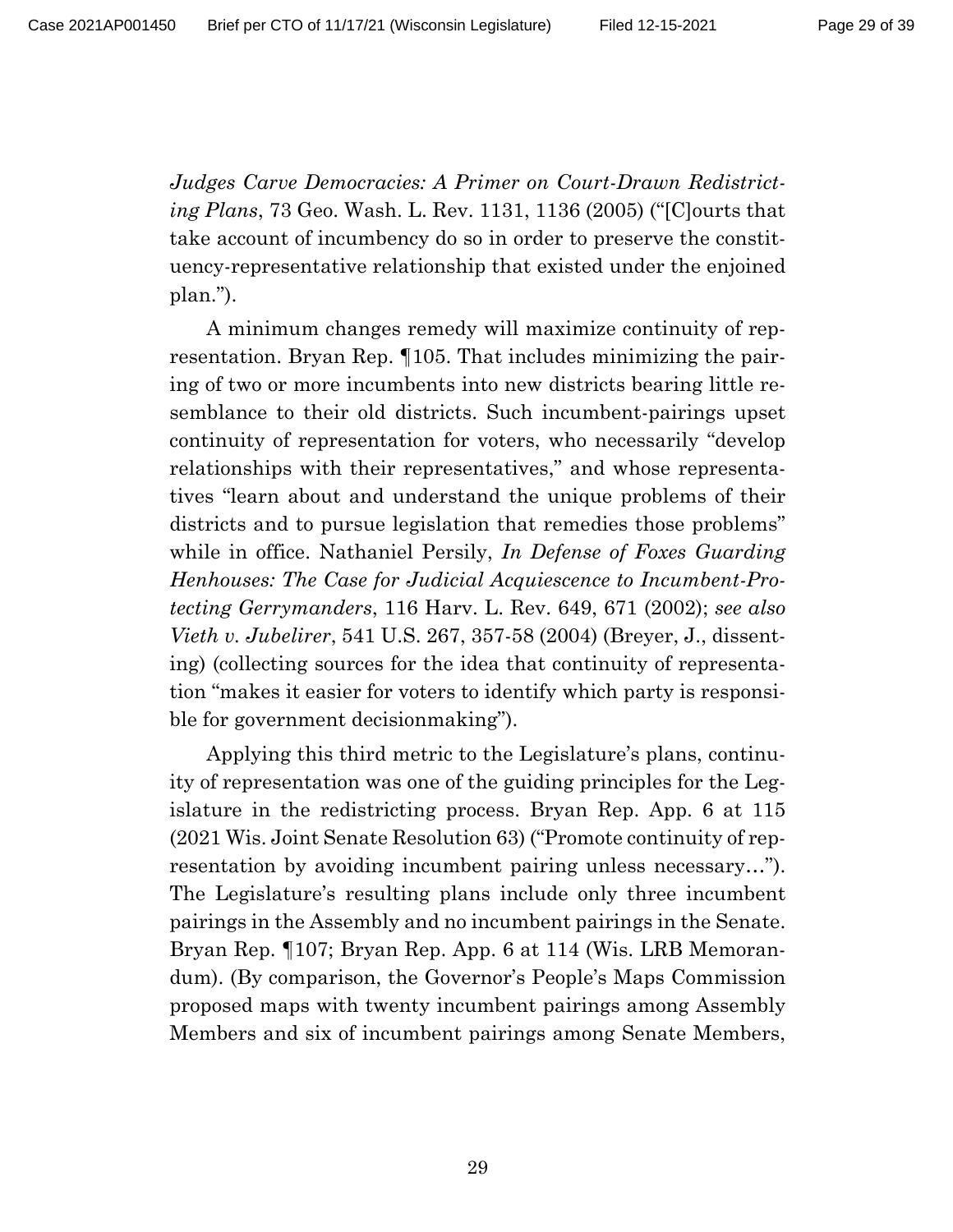including districts where *three* incumbents would be paired in a new district. Bryan Rep. ¶¶107, 110. Similarly, a rejected amendment to the Legislature's maps would have paired thirty incumbents in the Assembly in fifteen new districts and eight incumbents in the Senate in four new districts.19)

# \* \* \*

On every metric, the Legislature's redistricting plans are an appropriate least-changes remedy for Petitioners' malapportionment claims. The Legislature's plans are based entirely on the existing redistricting plans—"the law enacted by the people's elected representatives." Order ¶78. They are adjusted as necessary "to achiev[e] compliance with the law," rather than "draw maps from scratch." *Id.* ¶¶8, 75. And to the extent those adjustments entailed making a policy choice—inherent when a policymaker is faced with possible redistricting options—the Legislature's plans are the appropriate remedial plan because those choices were made by the elected representatives for the State of Wisconsin. *See* Wis. Const. art. IV, §3; *cf. White*, 412 U.S. at 795-96.

## **III. The Legislature's plans comply with all state and federal law, including compliance with the Fourteenth Amendment and the Voting Rights Act.**

All parties agree that this Court must ensure that any remedy must comply with all remaining state and federal law, including the requirements of the Voting Rights Act. Order ¶27. The Legislature's plans do so in the following ways.

<sup>19</sup> Wis. LRB Memorandum to Sen. Janet Bewley, *supra*, at 5-7.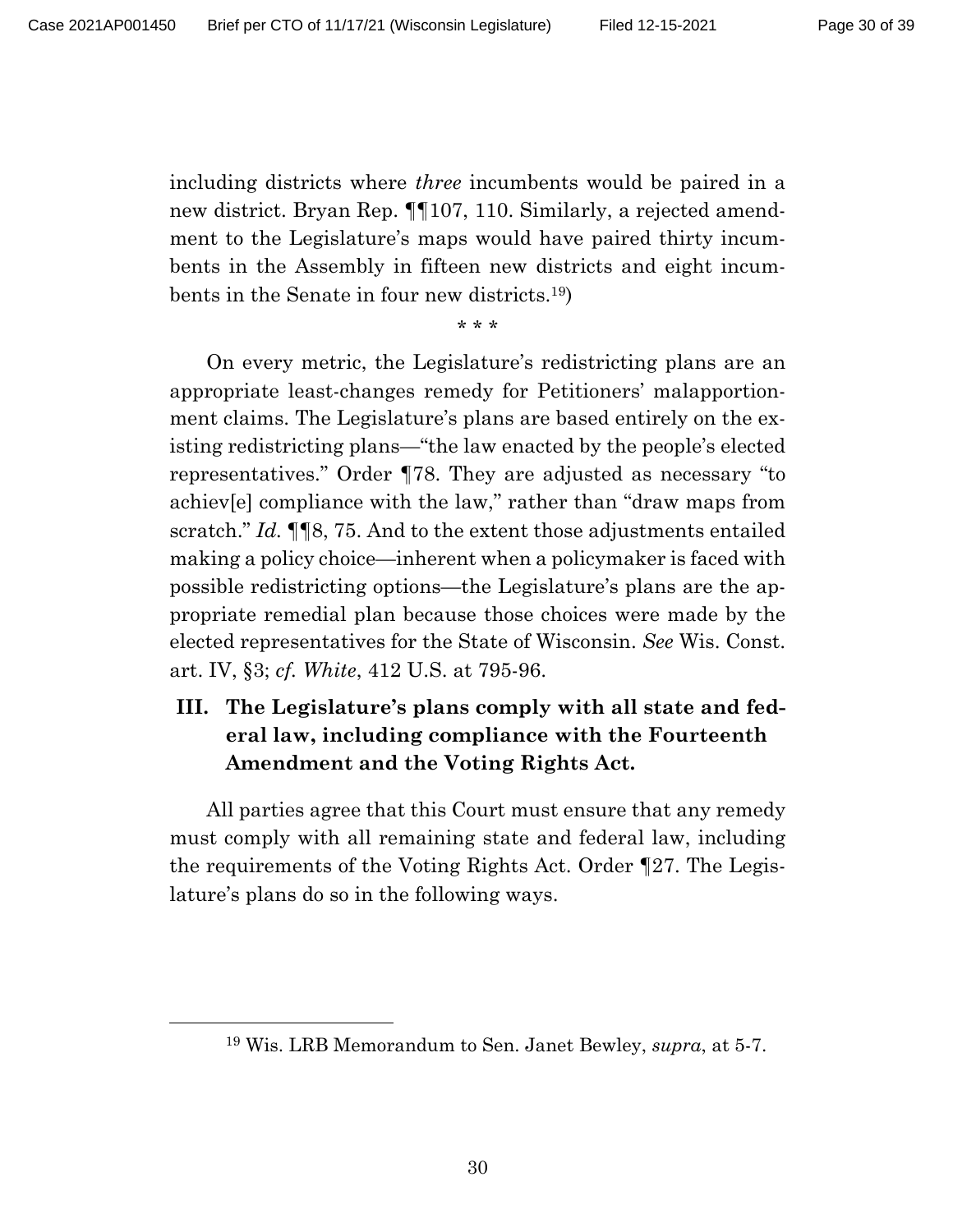#### **A. Compliance with state law.**

The Legislature's plans contain 99 single-member Assembly Districts and 33 single-member Senate Districts, where 3 contiguous Assembly Districts are nested in each Senate District. Bryan Rep. ¶¶13, 52; Wis. Const. art. IV, §§4, 5 (providing for singlemember districts and that "no assembly district shall be divided in the formation of a senate district"). All districts are contiguous. Bryan Rep. ¶¶13, 52; Wis. Const. art. IV, §4 (requiring Assembly districts to "consist of contiguous territory"); *id*. §5 (requiring Senate districts to be of a "convenient contiguous territory").20 Districts are "in as compact form as practicable." Wis. Const. art. IV, §4; *see* Bryan Rep. App. 3. Finally, every district follows 2020 ward boundaries, meaning no 2020 wards are split. Bryan Rep. ¶52. Indeed, the Legislature's plans reduce the number of county and municipal splits in the existing Act 43 districts. *See* Bryan Rep. ¶¶55- 60 (comparing splits between 2011 Act 43 and Legislature's plans). The Legislature's plans thus comply with all remaining state law requirements, as well as secondary considerations. Order ¶¶34-36.

<sup>20</sup> Contiguity means political contiguity. Order ¶36. If annexation by municipalities creates a municipal "island" (common in the Madison area, for example), the district containing detached portions of the municipality is legally contiguous even if the geography around the municipal island is part of a different district. *See, e.g*., *Prosser*, 793 F. Supp. at 866 (rejecting argument that Wisconsin's constitution requires "literal" contiguity, and noting "that it has been the practice of the Wisconsin legislature to treat [municipal] islands as contiguous with the cities or villages to which they belong"); *see also* Wis. Stat. §5.15(1)(b), (2)(f)(3); Wis. Stat. §4.001(2) (1972) ("Island territory (territory belonging to a city, town or village but not contiguous to the main part thereof) is considered a contiguous part of its municipality.").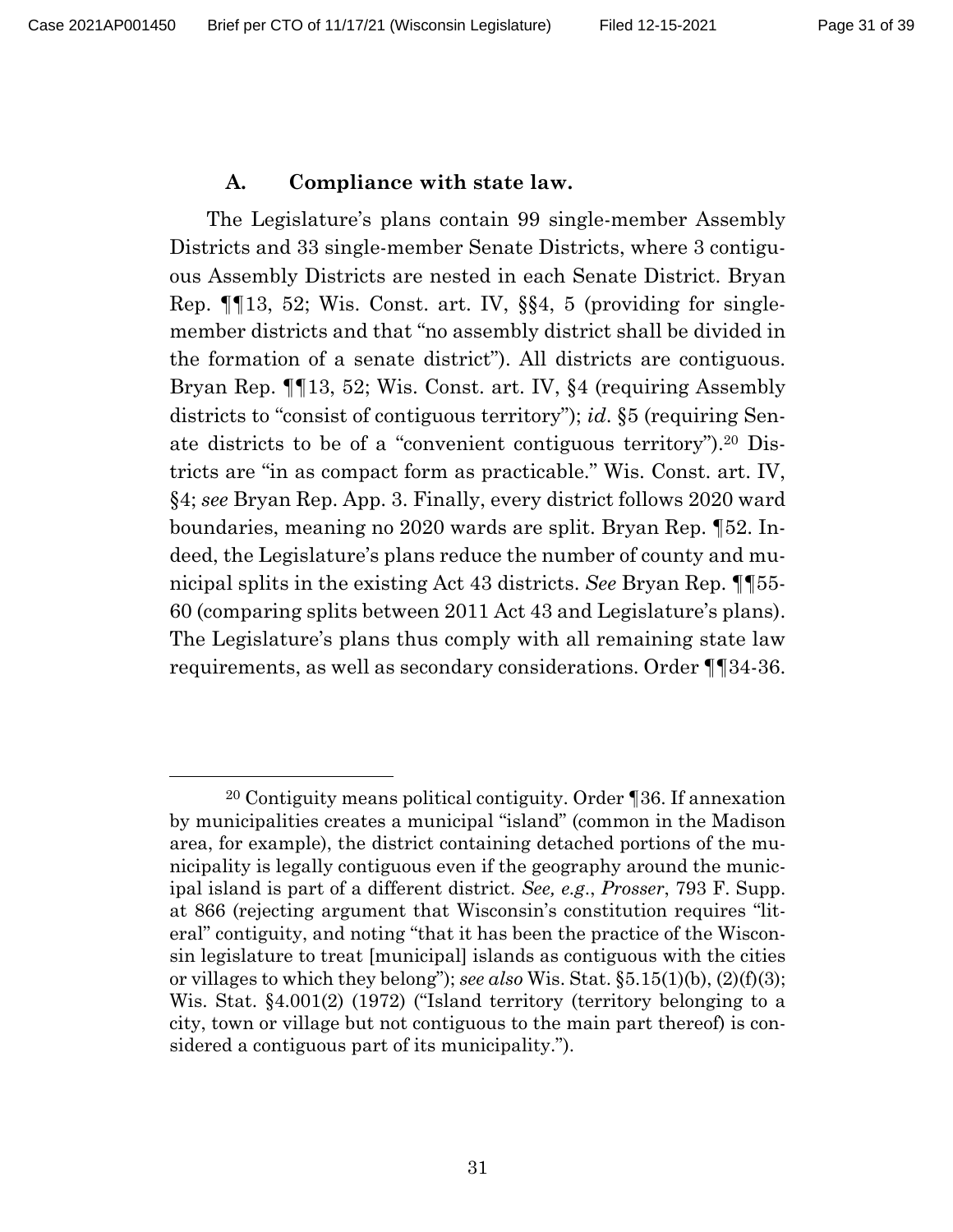#### **B. Compliance with federal law.**

Any remedy must address Petitioners' malapportionment claim without creating another constitutional or legal harm. Order ¶34 ("in remedying the alleged harm, we must be mindful of these secondary principles so as not to inadvertently choose a remedy that solves one constitutional harm while creating another"). Applied here, the Legislature's redistricting plans comply with federal reapportionment requirements, Part I, *supra*, while also complying with the Fourteenth Amendment and the federal Voting Rights Act, in addition to the aforementioned state-law requirements.

Determining whether a map complies with both the Fourteenth Amendment and the Voting Rights Act can be a difficult task when a State considers race throughout the redistricting process. *See Abbott v. Perez*, 138 S. Ct. 2305, 2314 (2018); *Cooper v. Harris*, 137 S. Ct. 1455, 1463-65 (2017); *see also Holder v. Hall*, 512 U.S. 874, 896 (1994) (Thomas, J., concurring in judgment). Ordinarily, such racial considerations are unconstitutional. The Constitution's Equal Protection Clause does not tolerate race-based sorting unless proved to be for a compelling government interest and "narrowly tailored" to that end. *Shaw v. Reno*, 509 U.S. 630, 643 (1993). In redistricting, the Supreme Court has long assumed that compliance with the Voting Rights Act permits some consideration of race in redistricting. *Cooper*, 137 S. Ct. at 1464. But the Voting Rights Act does not give *carte blanche* authority to redistrict based on race. There must be a compelling reason for doing so. *See Ala. Leg. Black Caucus v. Alabama*, 575 U.S. 254, 279 (2015); *Shaw*, 509 U.S. at 643. And the use of race must be "narrowly tailored." *Cooper*, 137 S. Ct. at 1464.

**1. The Legislature's race-neutral approach and compliance with the Fourteenth Amendment.** Applied to the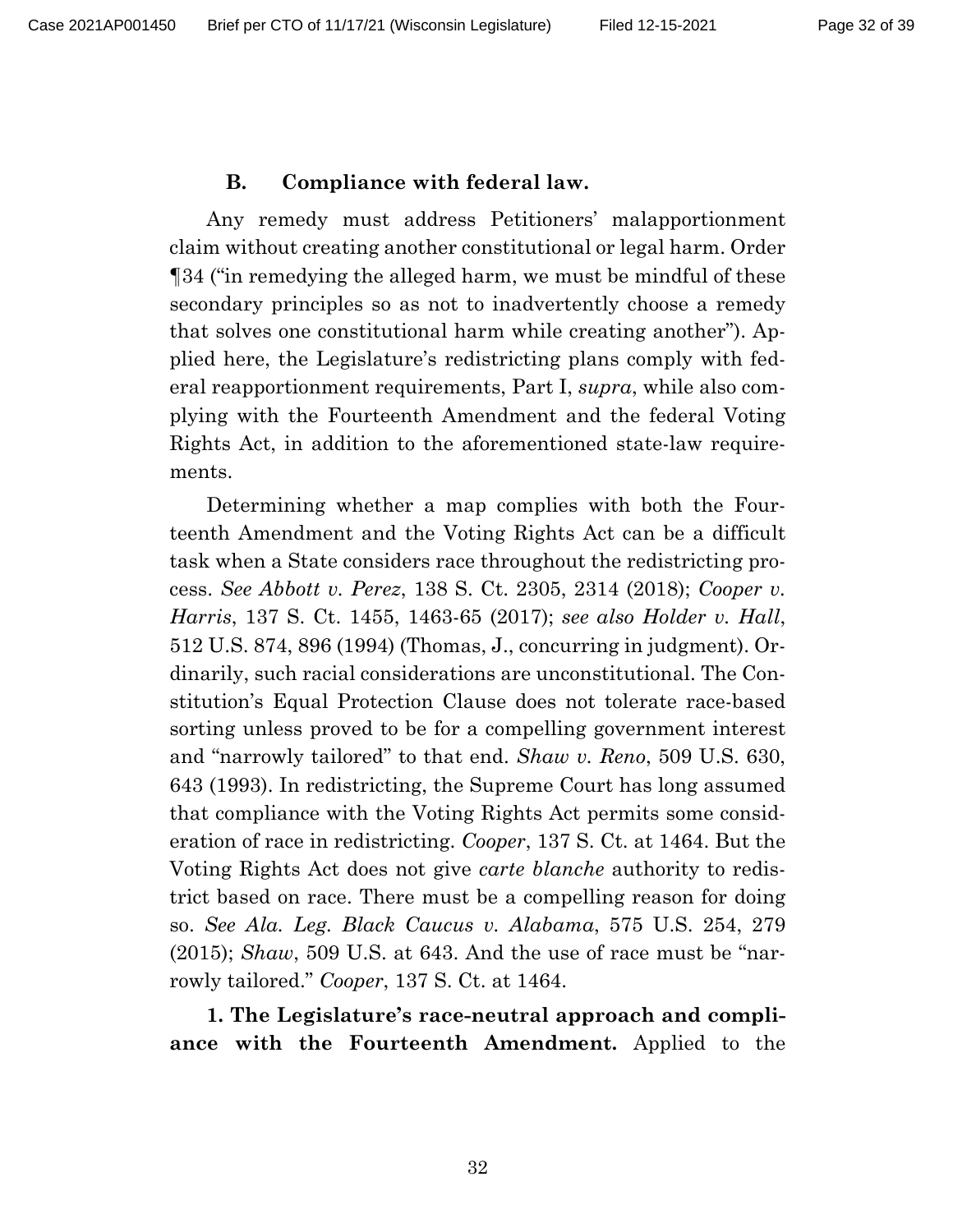Legislature's plans, there can be *no* claim that the Legislature's map is an unconstitutional racial gerrymander in violation of the Fourteenth Amendment. The Legislature's plans employ only raceneutral redistricting criteria and do not redistrict on the basis of race. *See* Bryan Rep. App. 6 at 116 (Assembly Speaker Robin Vos's statement explaining that drafters did not consider race when redistricting and instead considered only race-neutral criteria). Any racial gerrymandering claim or any suggestion of racial intent in the Legislature's redistricting plans would thus fail at step one. There can be no suggestion that there has been any "effort to separate voters into different districts on the basis of race," *Shaw*, 509 U.S. at 649, because the Legislature did not redistrict on the basis of race.

**2. The Legislature's least-changes approach and compliance with the Voting Rights Act.** The Legislature's plans also exemplify that a redistricting plan can comply with the Supreme Court's existing Voting Rights Act precedents *without* race predominating in redistricting. The Milwaukee area has always been an area of concern for the Voting Rights Act. The Legislature's plans for the Milwaukee area comply with the Voting Rights Act, both for Milwaukee's Black and Hispanic populations. *See* Report of John R. Alford ("Alford Rep.") ¶¶19, 39. The districts make the political process "equally open to participation" by all citizens. 52 U.S.C. §10301(b); *see Brnovich v. Democratic Nat'l Comm*., 141 S. Ct. 2321, 2337-38 (2021). And there has been no "dispersal of a group's members into districts"—intentional or otherwise—leaving them as "an ineffective minority of voters." *Cooper*, 137 S. Ct. at 1464 (brackets omitted) (*quoting Thornburg v. Gingles*, 478 U.S. 30, 46 n.11 (1986)); *see* Order ¶27.

The Legislature's Milwaukee districts are least-changes from the districts that were challenged (and then survived in part and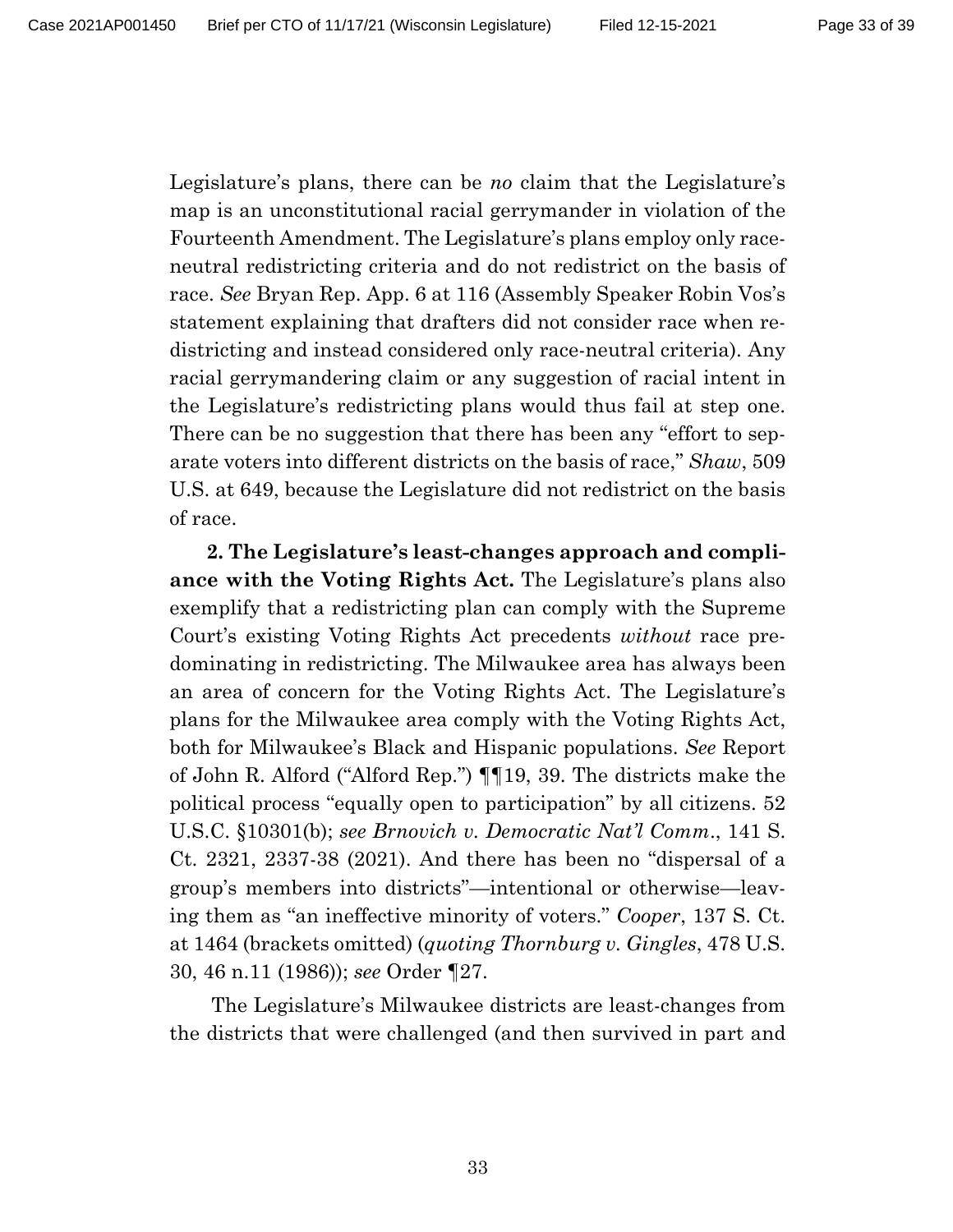changed in part) in last redistricting cycle's *Baldus* litigation. *See Baldus I*, 849 F. Supp. 2d 840; *see* Alford Rep. ¶¶12, 20-22. The *Baldus* plaintiffs, including a Petitioner-Intervenor here, alleged that the Act 43 districts violated the Voting Rights Act in two ways. *Id.* at 848. First, they alleged that "Act 43 'pack[ed]' African-American voters in Milwaukee into six districts" (existing Assembly Districts 10, 11, 12, 16, 17, and 1821), instead of taking "the opportunity to create a seventh 'influence' district." *Id.* Second, they alleged that Act 43 "'crack[ed]' the Latino community into two districts" (existing Assembly Districts 8 and 9), "neither one of which is a majority-minority district of *citizen* voting age Latinos." *Id.* The plaintiffs "abandoned at trial their challenge to the African-American districts," while their challenge to the Hispanic districts ultimately succeeded. *Id.* at 848, 859. The *Baldus* court adjusted Assembly Districts 8 and 9, which are the boundaries still in effect today. *Baldus v. Members of Wis. Gov't Accountability Bd.* (*Baldus II*), 862 F. Supp. 2d 860, 863 (E.D. Wis. 2012). That approval of the existing districts by the *Baldus* court creates yet another reason why the Legislature's minimum changes remedy is appropriate here. 22

Importantly, the Legislature's proposed plans keep nearly all of the existing minority populations from the districts challenged in *Baldus* in the same districts under the Legislature's plans. Alford Rep. ¶12 (Tables 2 and 3); Legislature App. 22-23. With

<sup>21</sup> *See* Grofman Expert Decl., *Baldus v. Members of the Wis. Gov't Accountability Bd.*, No. 2:11-cv-562 (Feb. 10, 2012), ECF 131-5.

<sup>22</sup> In pending federal litigation, the *BLOC* Petitioner-Intervenors have asserted that a seventh Black majority-minority district should be included in a 2020 redistricting plan. As their underpopulated demonstration plan reveals, that claim is wholly without merit. Alford Rep. ¶¶29-36.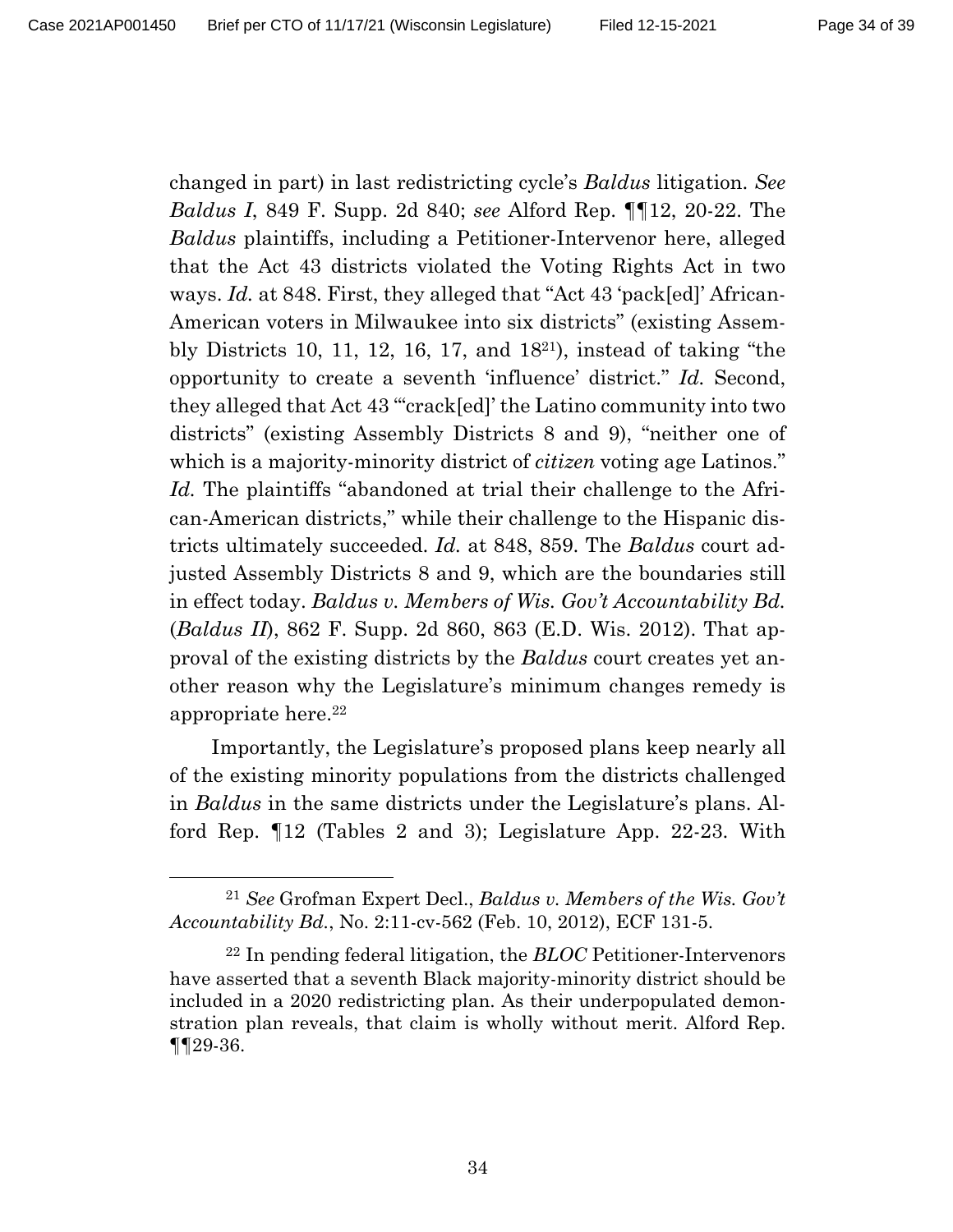respect to the predominately Black Assembly and Senate Districts that were litigated in *Baldus*, the Legislature's least-changes districts retain all or nearly all of the Senate and Assembly Districts. <sup>23</sup> Alford Rep. ¶¶12, 21. The *entirety* of the existing Senate Districts 4 and 6 are included in the Legislature's proposed Senate Districts 4 and 6. *See* Alford Rep. ¶20; Legislature App. 19. Additionally, all existing representatives remain districted in these Senate and Assembly Districts under the Legislature's plans; none has been paired with any other incumbent. Alford Rep. ¶19; Bryan Rep. App. 3 at 114 (LRB Memorandum). The only changes to these Assembly and Senate Districts are those required by the districts' declining populations. *See* Joint Stipulated Facts Ex. A (Nov. 4, 2021). Each had to grow in some way, lest they all fall well below the ideal population. But the districts grew outward, such that the Legislature's resulting districts move few individuals (and in some cases none) currently districted in the Act 43 districts. The Legislature's plans retain the *Baldus* districts and comply with the Voting Rights Act. Alford Rep. ¶19. 24

<sup>23</sup> These include Assembly Districts 10, 11, and 12—which together comprise Senate District 4—and Assembly Districts 16, 17, and 18—which together comprise Senate District 6.

<sup>24</sup> Discussed in Dr. Alford's report, the Legislature's Assembly District 10 declined in Black Voting Age Population (BVAP), as compared to the Act 43 districts. Alford Rep. ¶11 (Table 1) (46% BVAP). Black individuals still make up the largest share of the population of the Legislature's Assembly District 10 (totaling 29,311 individuals), which also includes white, Hispanic, Asian, and other minority voters. *Id.* The district remains compliant with the Voting Rights Act. Alford Rep. ¶¶24- 27. And as the Supreme Court made abundantly clear in *Cooper*, there is no requirement that a district exceed 50% BVAP to comply with the Voting Rights Act; indeed, unnecessarily inflating a district to exceed 50% BVAP can itself violate the Fourteenth Amendment. *Cooper*, 137 S.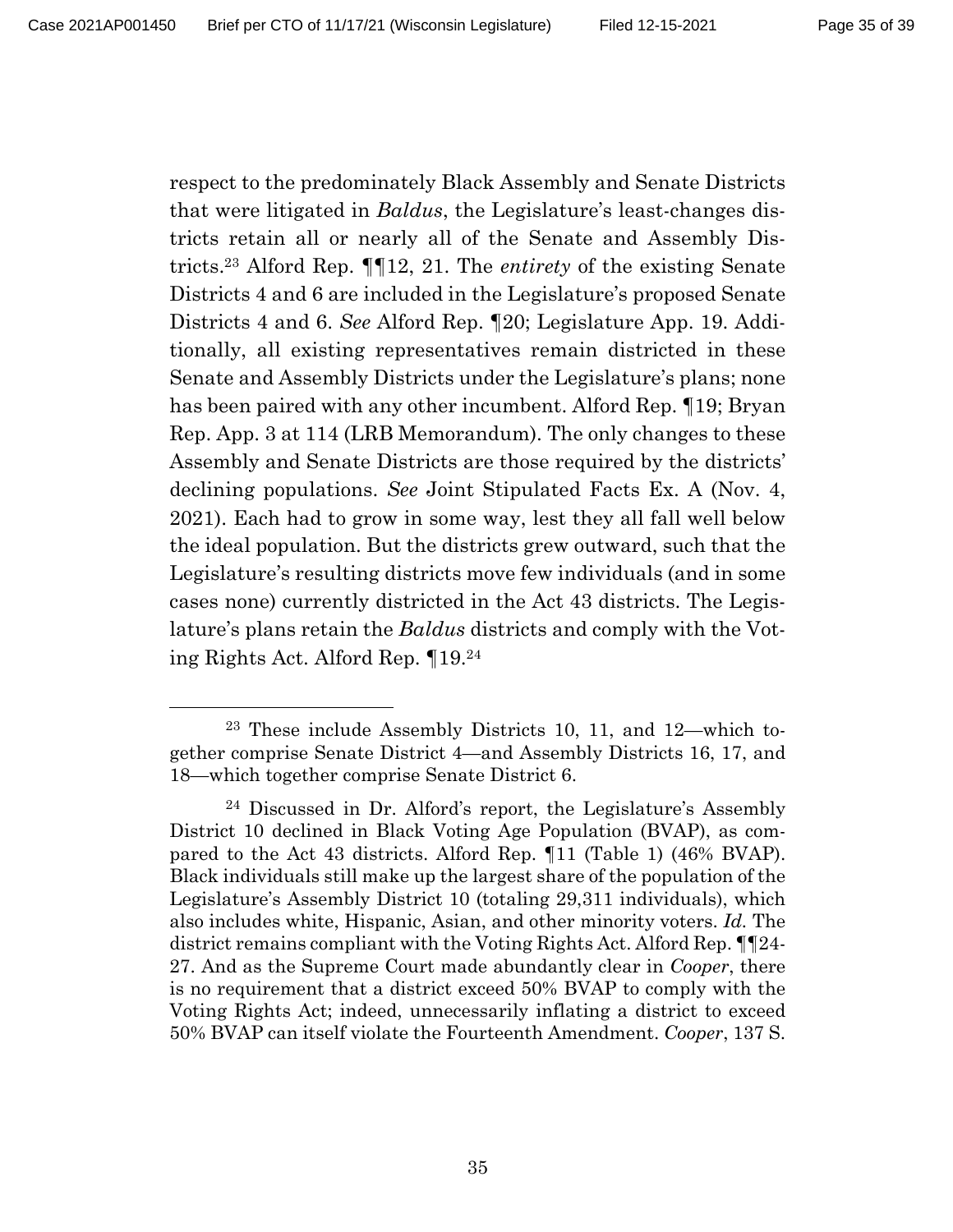Likewise, with respect to the Hispanic districts adjusted by the *Baldus* court, the Legislature's plans keep the cores of those districts almost exactly as they were in *Baldus*—meaning almost all individuals districted in Assembly Districts 8 and 9 after *Baldus* remain in Assembly Districts 8 and 9 under the Legislature's plan*.* Specifically, the Legislature's plan keeps intact 100% of existing Assembly District 8, more than 90% of existing Assembly District 9, and adds new Hispanic population to both Assembly Districts 8 and 9. Alford Rep. **[12-13, 38; Legislature App. 23.**<sup>25</sup> Importantly, the representatives for both districts remain in the districts under the Legislature's plan, and they have not been paired. Alford Rep. ¶40; *cf. Baldus I*, 849 F. Supp. 2d at 858 (describing "the radical reconfiguration" of Act 43's Assembly District 8 and emphasizing that the existing representative was "not an incumbent with respect to fully 45% of the population" of the thennew district). The Legislature's plan then grows both districts, as required by population decreases. <sup>26</sup> The resulting districts mirror the demographics of those in *Baldus* and comply with the Voting Rights Act. Alford Rep. ¶¶38-39.

Ct. at 1472 ("neither will we approve a racial gerrymander whose necessity [of 50%+1 BVAP] is supported by no evidence and whose *raison d'etre* is a legal mistake").

<sup>25</sup> When the *Baldus* court adjusted existing Assembly Districts 8 and 9 for Voting Rights Act compliance, the modified Assembly District 8 had a Hispanic Citizen Voting Age Population (HCVAP) of 55.22%, and the modified Assembly District 9 had an HCVAP of 34.78%. *See Baldus II*, 862 F. Supp. 2d at 862-63.

<sup>26</sup> Assembly District 8 was roughly 9% below ideal population after the 2020 Census, and Assembly District 9 was roughly 3% below ideal population. Joint Stipulated Facts Ex. A (Nov. 4, 2021).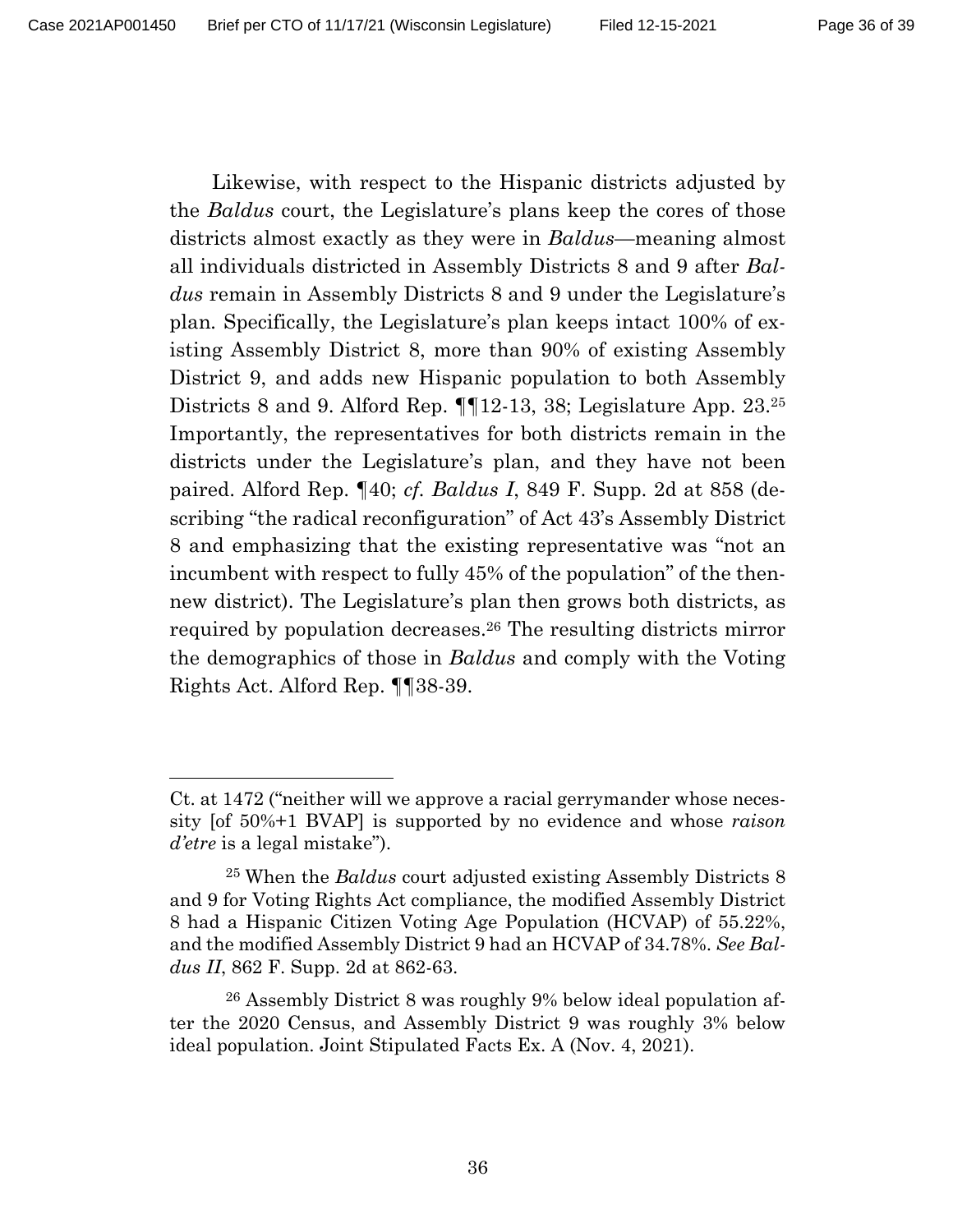#### **CONCLUSION**

The Court should adopt the Legislature's proposed plans as the remedy for Petitioners' claims. The Legislature's Assembly, Senate, and Congressional District plans both redress Petitioners' malapportionment claims and comply with all other state and federal law. They make minimum changes to the existing districts. And they are the true people's map, passed by a majority of the representatives of all Wisconsinites.

Dated this 15th day of December, 2021.

Respectfully submitted,

Electronically Signed By Kevin M. St. John

## **CONSOVOY MCCARTHY PLLC**

Jeffrey M. Harris\* Taylor A.R. Meehan\* James P. McGlone\*\* 1600 Wilson Boulevard, Ste. 700 Arlington, Virginia 22209 703.243.9423 *jeff@consovoymccarthy.com taylor@consovoymccarthy.com jim@consovoymccarthy.com*

*\* Admitted pro hac vice \*\* Admitted pro hac vice; licensed to practice in Mass.*

### **BELL GIFTOS ST. JOHN LLC**

Kevin M. St. John, SBN 1054815 5325 Wall Street, Ste. 2200 Madison, Wisconsin 53718 608.216.7990 *kstjohn@bellgiftos.com*

#### **LAWFAIR LLC**

Adam K. Mortara, SBN 1038391 125 South Wacker, Ste. 300 Chicago, Illinois 60606 773.750.7154 *mortara@lawfairllc.com*

*Attorneys for Intervenor-Respondent, Th*e *Wisconsin Legislature*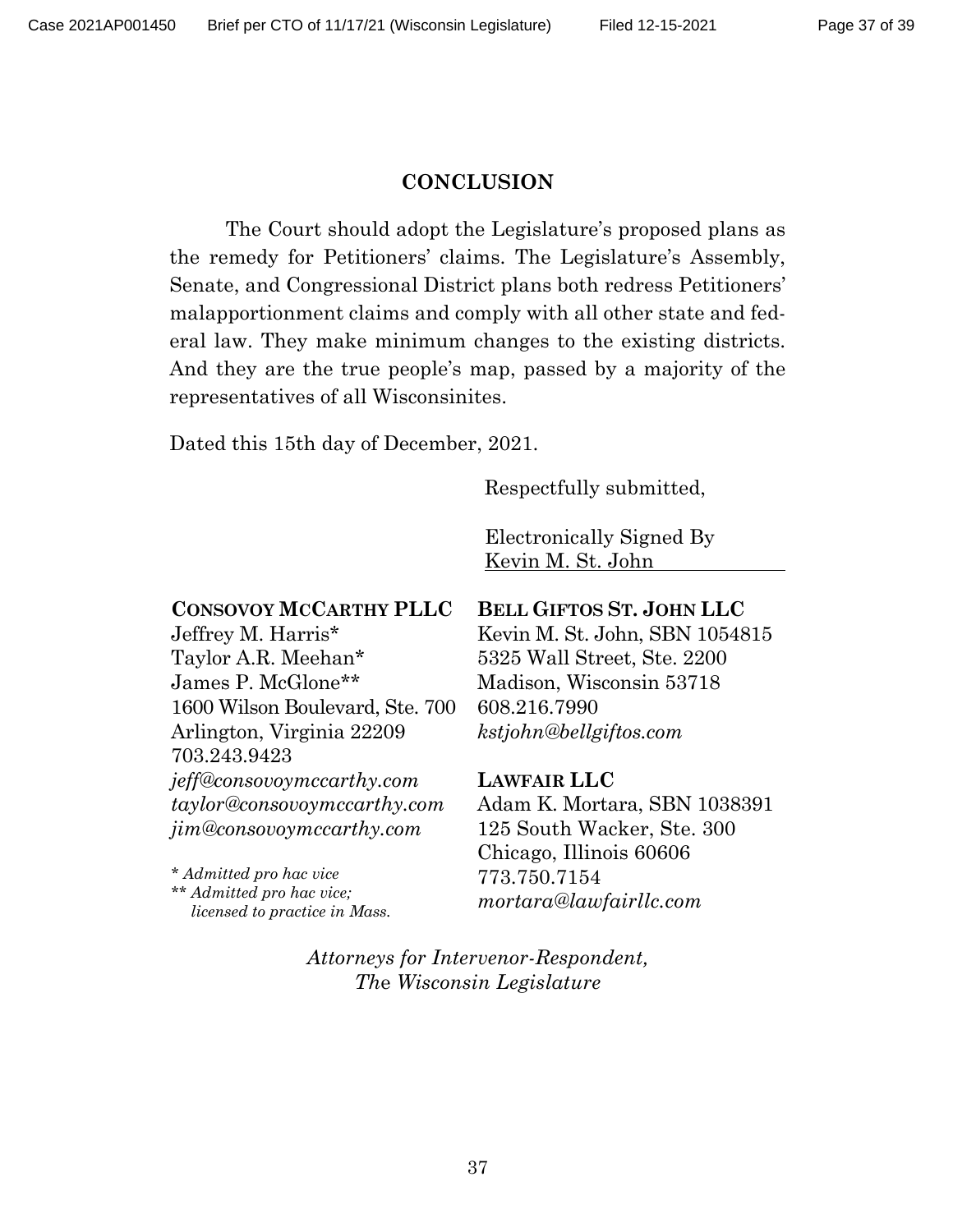#### **CERTIFICATIONS**

**Form and Length.** I hereby certify that this brief conforms to the rules contained in Wis. Stat. §809.19(8)(b), (bm), and (c) for a brief and appendix produced with proportional serif font. The length of this brief is 8,592 words as calculated by Microsoft Word, not including the caption, table of contents, table of authorities, signatures, and these certifications.

**Appendix**. I hereby certify that if the record is required by law to be confidential, the portions of the record included in the appendix are reproduced using one or more initials or other appropriate pseudonym or designation instead of full names of persons, specifically including juveniles and parents of juveniles, with a notation that the portions of the record have been so reproduced to preserve confidentiality and with appropriate references to the record.

**Filing, Electronic Filing, and Service.** I hereby certify that I caused the foregoing brief, the Legislature's Appendix, and the Expert Reports of Thomas Bryan and John Alford to be filed with the Court as attachments to an email to clerk@wicourts.gov, sent on or before 12:00 noon on this day. I further certify that I will cause a paper original and 10 copies of these materials with a notation that "This document was previously filed via email" to be filed with the clerk no later than 12:00 noon tomorrow. This method of filing and electronic filing was required by the Court's Order dated November 17, 2021.

I further certify that on this day, I caused service copies of these documents to be sent by email to all counsel of record, all of whom have consented to service by email.

Dated this 15th day of December, 2021.